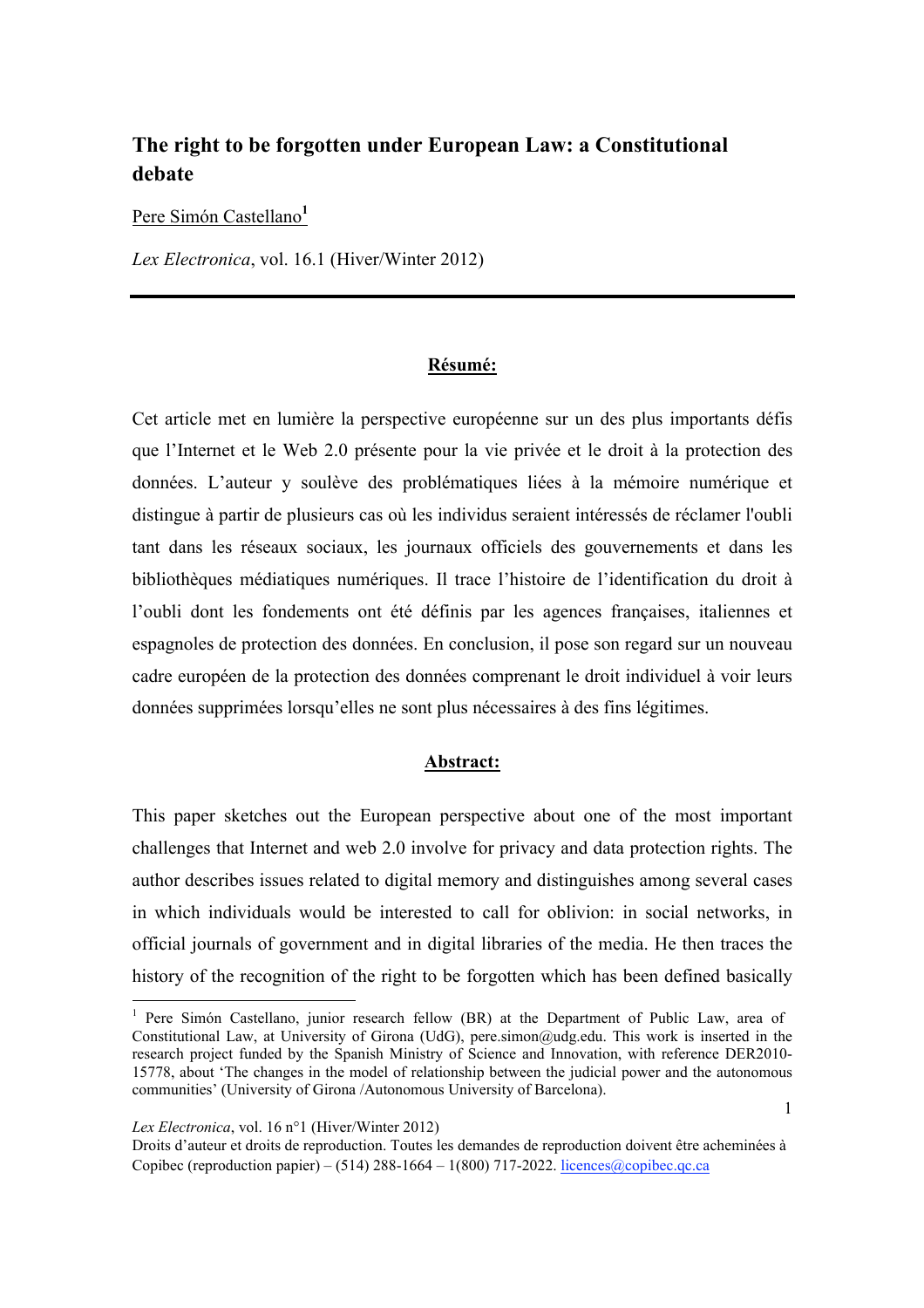by French, Italian and Spanish Data Protection Agencies. Finally, he put his eyes on a new European framework of data protection in which will be included the right of individuals to have their data no longer processed and deleted when they are no longer needed for legitimate purposes.

### **Table of contents**

| I. Introduction : Internet and the age of total recall 2                                |  |
|-----------------------------------------------------------------------------------------|--|
| II. Living in a world that forgets nothing : some case studies and their specifics      |  |
|                                                                                         |  |
|                                                                                         |  |
|                                                                                         |  |
|                                                                                         |  |
|                                                                                         |  |
| IV. European Data Protection Agencies and its role by recognizing the right to oblivion |  |
|                                                                                         |  |
|                                                                                         |  |
|                                                                                         |  |
|                                                                                         |  |
| V. The incorporation of the right to be forgotten in the European political schedule in |  |
|                                                                                         |  |
|                                                                                         |  |
|                                                                                         |  |

## **I. Introduction: Internet and the age of total recall**

In the last decades we have observed the unstoppable rise of new Information and Communication Technologies (hereinafter ICT), which have gradually introduced changes in social life, in working times and essentially in interpersonal relationships. Specifically, Internet and Web 2.0 are the new paradigm of public communication process by creating a new scenario where the communications take place horizontally,

*Lex Electronica*, vol. 16 n°1 (Hiver/Winter 2012)

Droits d'auteur et droits de reproduction. Toutes les demandes de reproduction doivent être acheminées à Copibec (reproduction papier) – (514) 288-1664 – 1(800) 717-2022. licences@copibec.qc.ca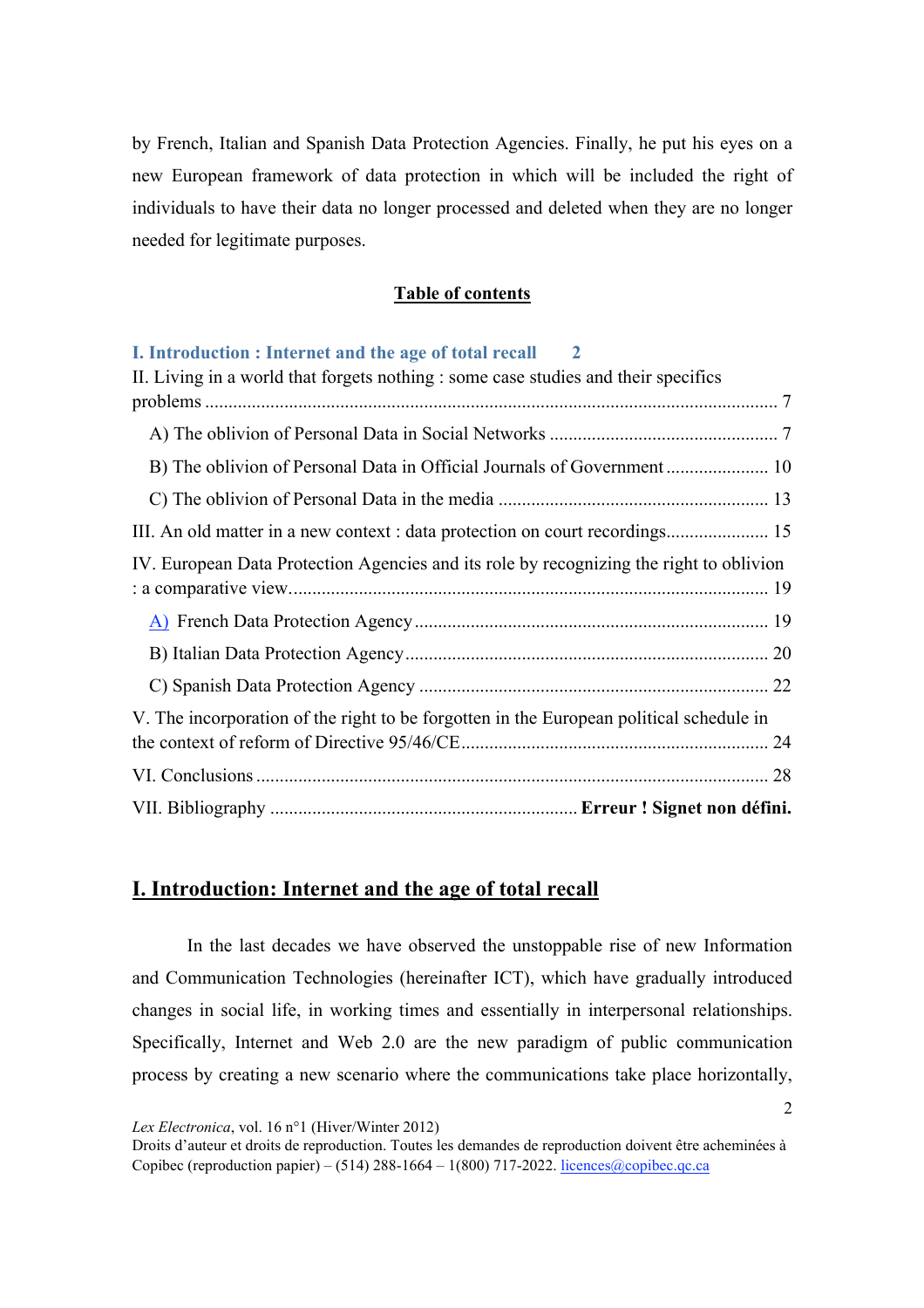without hierarchy, globally and in anonymous fashion. The law must control this new environment and should give answers to current issues resulting from the worldwide network architecture.

Furthermore we find many topics on which the law must answer : the legal framework for freedom of speech on Internet<sup>2</sup>, the risks of de-contextualization of published information<sup>3</sup>, the liability information being disseminated<sup>4</sup>, the limits of anonymity on the network<sup>5</sup>, the perpetuity of the shared information — which is the subject of this work —, identity theft<sup>6</sup>, the citizenship playing an active role on spreading news, *etcetera*. All this themes will be studied in the near future, and most of them will have beheld under a new comprehensive approach on personal data protection in the European Union, which will end with a deep reform of the European Directive 95/46/EC on data protection.

 $2^2$  The law can serve to encourage people to be more aware of the consequences of their speech and can fix a reasonable balance between privacy and free speech on Internet. A book that proposes legal reforms on this topic is Daniel J. Solove, *The future of reputation: gossip, rumor, and privacy on the Internet*, New Haven and London, Yale University Press, 2007. See also Dragos Cucereanu, *Aspects of Regulating Freedom of Expression on the Internet*, School of Human Rights Research Series vol. 27, Utrecht, Intersentia, 2008.

<sup>&</sup>lt;sup>3</sup> See on this topic Frank Dumortier, "Facebook and Risks of 'De-contextualization' of Information ", in Serge Gutwirth, Yves Poullet and Paul de Hert (eds.), *Data Protection in a Profiled World*, London, Springer, 2010, pp. 119-138. 4

See Miquel Peguera, "Internet Service Providers Liability in Spain", *Journal of Intellectual Property, Information Technology and E-Commerce Law*, Vol. 1(3), 2010, <http://www.jipitec.eu/issues/jipitec-1-  $\frac{3-2010/2823/peguera-isp-liability-spain.pdf}{5 \text{ A norm.}}$ 

Anonymity on the net is sometimes synonymous of immunity owing to a law that currently immunizes people for comments on their blogs, even when they know that such comments are harmful, libelous or invade the privacy of a third party. In addition it is really hard to find who said what on the net. For this reason some authors plead for a system of pseudo-anonymity on the Internet. In this type of anonymity the identity of the message sender may seem truly anonymous because it is not easily uncovered. However, it is possible to discover the real identity of the pseudo-anonymous message sender. Thus allowing citizens to engage and publish their opinions without fear of retaliation; nonetheless it forces them to take ultimate responsibility for their actions and comments. See Milana Homsi and Andy Kaplan-Myrth, "Online Anonymity and John Doe Lawsuits", *University of Ottawa Canadian Internet Policy and Public Interest Clinic*, January 2005, <http://www.cippic.ca/en/online-anonymity-and-john-doelawsuits>. See also Ignacio Alamillo Domingo, « Identidad electrónica, robo de identidad y protección de datos personales en la red », in Ignacio Alamillo Domingo *e. al.*, *Robo de identidad y protección de datos*, Cizur Menor, Aranzadi, 2010, at p. 299.

<sup>&</sup>lt;sup>6</sup> Individual victims of identity theft of course can have their dignity damaged and are inconvenienced and embarrassed. An interesting study of this phenomenon is in Ian C. Ballon, *E-Commerce and Internet Law: A Legal Treatise With Forms*, Second Edition, 4 vol., Part VII, Chapter 46: "Identity thef, Eagan" (Minnesota), Thomson/West Publishing, 2009.

*Lex Electronica*, vol. 16 n°1 (Hiver/Winter 2012)

Droits d'auteur et droits de reproduction. Toutes les demandes de reproduction doivent être acheminées à Copibec (reproduction papier) – (514) 288-1664 – 1(800) 717-2022. licences@copibec.qc.ca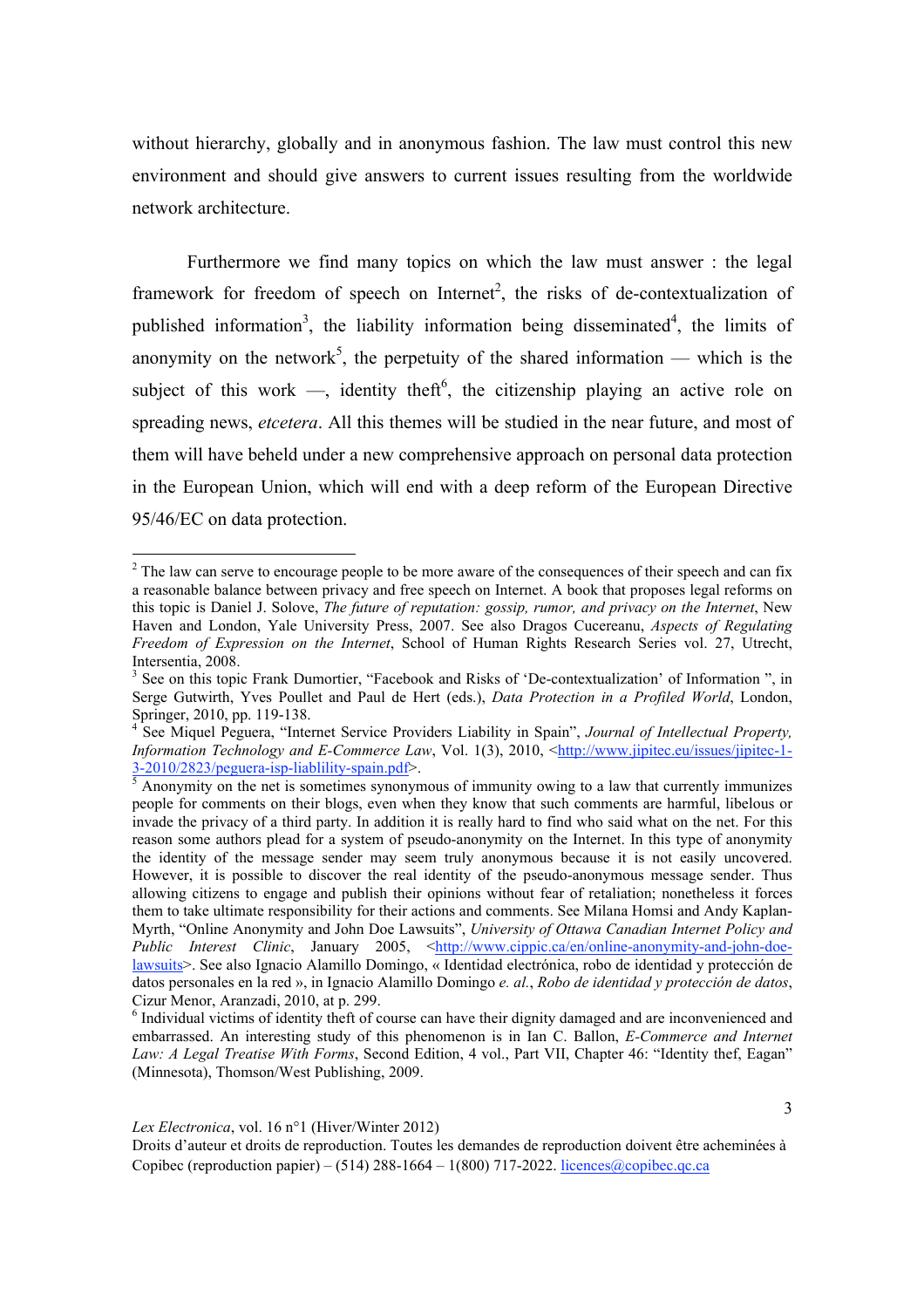In this wide range of new threats to people, stand out the issue of continuity of the information on Internet, which combine a huge storage capacity with tools like search engines in order to ease the searching and finding of what you are looking for. The web records everything — written documents, photos, images, quantitative data, audio recordings, and so on — and forgets nothing. Indeed, on 2.0 environments all these records are available for transmission, indexation, analysis, storage, retrieval, and visualization in a single media. Every status update, online photo, blog entry and Twitter post by and about us can be stored forever. Much more than this: if someone searched with our names and surnames on search engines, they can easily find a lot of personal and private information about our past life. Our data is recorded on the network as if it were a tattoo that followed us for a lifetime. Consider, for example, many young people who currently share information — videos, photos, status updates, etc. — shameful, obscene and embarrassing. They are influenced by the social trend to share private life on a public space because of the need to socialize and a misconception of the social networking cosmos as a site for relationship among 'friends', when often what is shared is open to the global world because all the netizens<sup>7</sup> have not even bothered to set up and customize their online privacy tools $8$ .

But the issue is what happens when these young guys want to be judges, politicians or doctors? Probably they will have difficulty to find work if their past mistakes are perfectly remembered. Additionally, we must remember that the majority of the recruiters and human-resource professionals make online researches about candidates to decide who will be selected<sup>9</sup>.

 $<sup>7</sup>$  We use the term netizens to talk about citizens that are involved in online communities and are users of</sup> Internet. More specifically, the term netizen is a portmanteau of the English words Internet and citizen. 8

 $8$ <sup>8</sup> The social networks usually give to the citizens the option to individually change the audience of their posts by customizing with who share personal information.<br><sup>9</sup> The web contains information essentially to make decisions about the candidates. For this reason we can

observe that seventy percent of United States recruiters report that they have rejected candidates because of information found online, like photos and discussion-board conversations and membership in controversial groups. The data come from a Microsoft survey cited on this article: "Should you check Facebook before hiring?", published in *The Washington Post* on January 22nd, 2011,  $\frac{\text{th}}{\text{t}}/$ www.washingtonpost.com/wp-dyn/content/article/2011/01/22/AR2011012203193.html>.

*Lex Electronica*, vol. 16 n°1 (Hiver/Winter 2012)

Droits d'auteur et droits de reproduction. Toutes les demandes de reproduction doivent être acheminées à Copibec (reproduction papier) – (514) 288-1664 – 1(800) 717-2022. licences@copibec.qc.ca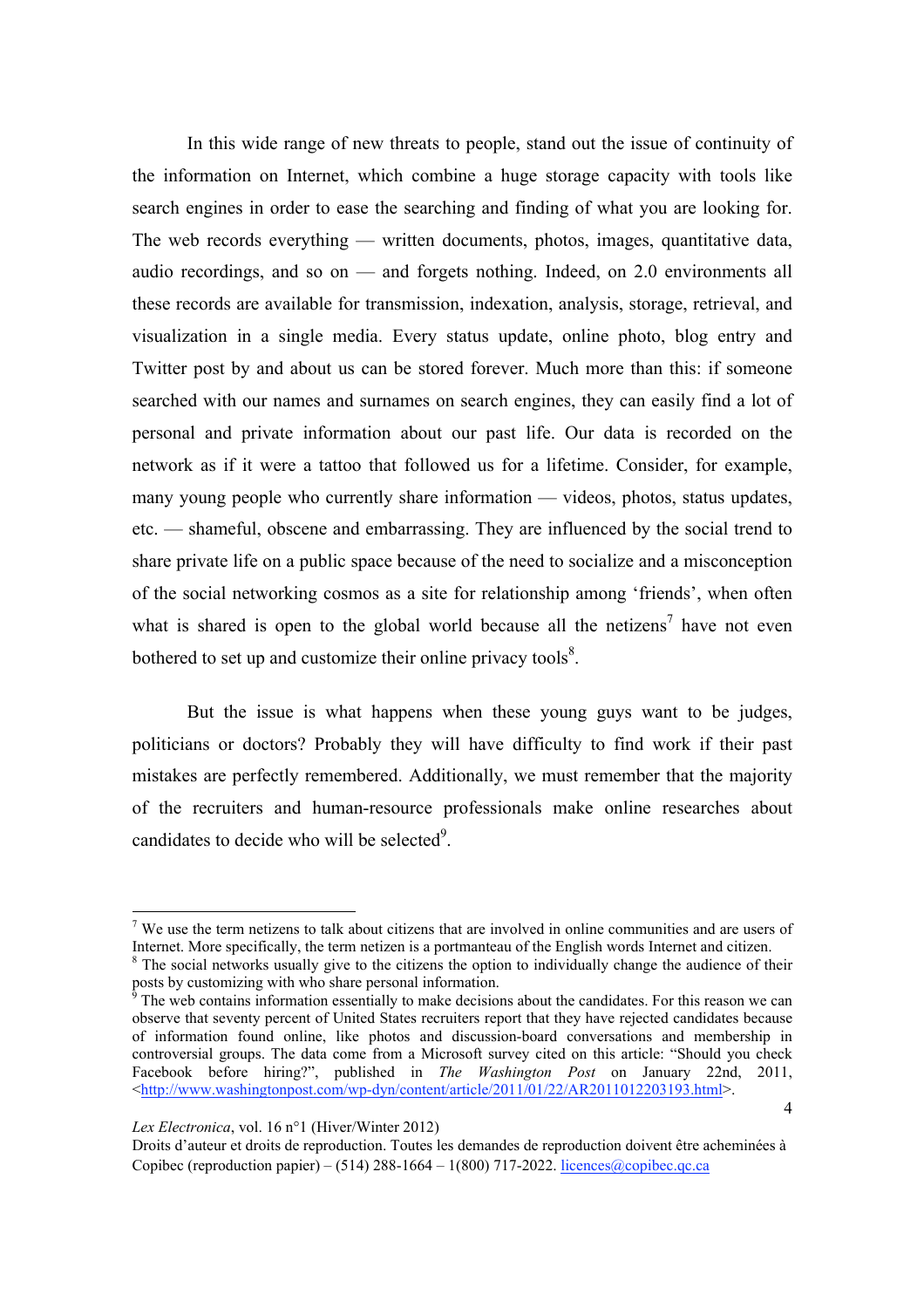The pursuit of the past, the perfect reminder and whole retention of information can be the end of oblivion as well as poison the present and block the future. It is human nature for the people to commit mistakes and have regrets. People change, evolve, mature and even contradict each other along their life path. Therefore, compared to the enormous potential of ICT and digital memory, the right to be forgotten tries to ensure the privacy and reputation of individuals, avoiding the constant persecution of the past.

This new reality, a world of perfect remembering that nothing can be forgets, contrasts sharply with the fragility of human memory. For this reason it has arisen on the European public, a debate about the need to regulate the 'right to be forgotten' or the 'right to oblivion' that would build on the rights of the personality, encompassing several elements such as rights to a private life, reputation, data protection, intimacy and dignity.

Some ideas that seek to limit the digital memory have been proposed by legal experts who belong to the common law legal tradition: "*Like personal financial bankruptcy, or the way in which a state often seals a juvenile criminal record and gives a child a 'fresh start' as an adult, we ought to consider how to implement the idea of a second or third chance into our digital spaces.*" 10. The most powerful voice on this topic has been the voice of Viktor Mayer-Schönberger who tells us the following:

> "*I propose that we shift the default when storing personal information back to where it has been for millennia, from remembering forever to forgetting over time. I suggest that we achieve this reversal with a combination of law and software. The primary role of law in my proposal is to mandate that those who create software that collects and stores data build into their code not only the ability to forget with time, but make such forgetting the default. The technical principle is similarly simple: Data is associated with meta-data that defines how long the underlying personal information ought to be stored. Once data has reached its expiry date, it will be deleted automatically by software, by Lessig's West Coast Code. This may sound*

*Lex Electronica*, vol. 16 n°1 (Hiver/Winter 2012)

<sup>&</sup>lt;sup>10</sup> Jonathan L. Zittrain, *The Future of the Internet, And How to Stop It*, Virginia, Yale University Press, 2008, pp. 228-229.

Droits d'auteur et droits de reproduction. Toutes les demandes de reproduction doivent être acheminées à Copibec (reproduction papier) – (514) 288-1664 – 1(800) 717-2022. licences@copibec.qc.ca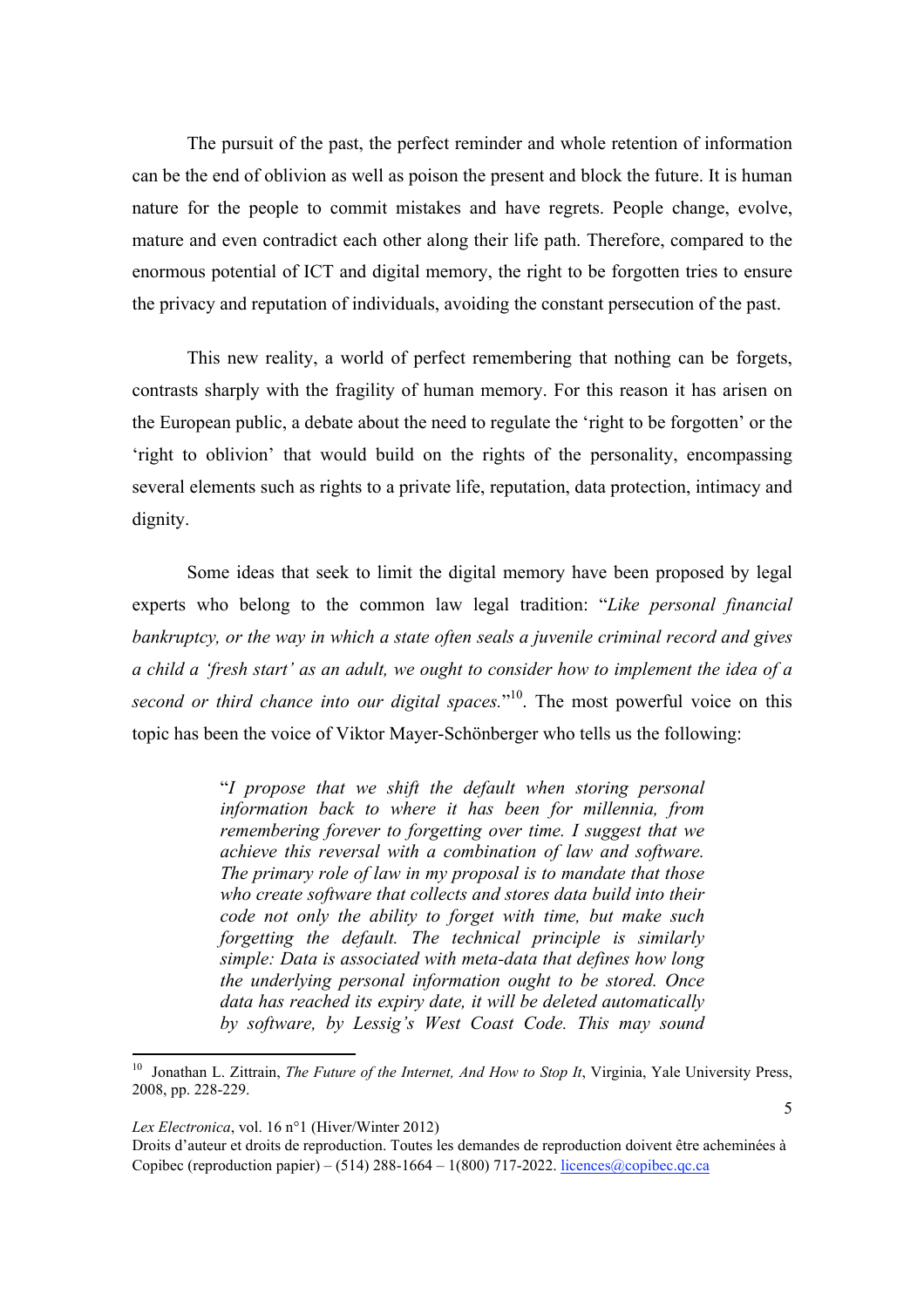*either simplistic or radical (or both), but I believe it is neither, as I hope you agree when you come to understand how I envision it to work, and when I explain its advantages and*  shortcomings."<sup>11</sup>.

On the other hand, the debate in Europe has arisen differently. In particular, some European voices have defended that the right to be forgotten can be considered as being contained on the principles of data protection. The basic principle governing the processing of personal data is the consent<sup>12</sup>, such that, on principle, personal data must be collected, processed or communicated to third parties with the data subject's consent. If there isn't consent nobody can publish, collect or process this personal data, unless there is a legal or other overriding legitimate reason to share the information – for example, in case of official state journals or media news –. On the other hand, we must remember that personal information may be kept for no longer than is necessary and must be kept up to date. If some data was collected or communicated for a specific purpose, the data must be deleted or cancelled after the purpose for which it was collected is achieved. Specifically, the data must be kept in a form that permits identification of data subjects for no longer than is necessary for the purposes for which the data were collected or for which they are further processed<sup>13</sup>.

Returning to the topic at hand and once already identified the problem, this paper will focus on how European Data Protection Agencies – in France, Italia and Spain – and the European Commission have reacted against troubles that digital memory and search engines cause to individuals rights, especially to data protection and online reputation. We also study the different cases in which it is possible to apply the so-called right to be forgotten. In addition, we will see that the debate about the

!!!!!!!!!!!!!!!!!!!!!!!!!!!!!!!!!!!!!!!!!!!!!!!!!!!!!!!!!!!

#### *Lex Electronica*, vol. 16 n°1 (Hiver/Winter 2012)

 $11$  Victor Mayer-Schönberger, "Useful Void: The Art of Forgetting in the Age of Ubiquitous Computing". *Working paper RWP07-022, John F. Kennedy School of Government, Harvard University, April 2007, p.* 17. <http://www.ymsweb.net/attachments/pdf/Useful Void.ndf>.

 $\frac{17}{12}$  "The data subject's consent shall mean any freely given specific and informed indication of his wishes by which the data subject signifies his agreement to personal data relating to him being processed.", EU Directive art. 2.h).

 $13$  EU Directive art. 6.1.e).

Droits d'auteur et droits de reproduction. Toutes les demandes de reproduction doivent être acheminées à Copibec (reproduction papier) – (514) 288-1664 – 1(800) 717-2022. licences@copibec.qc.ca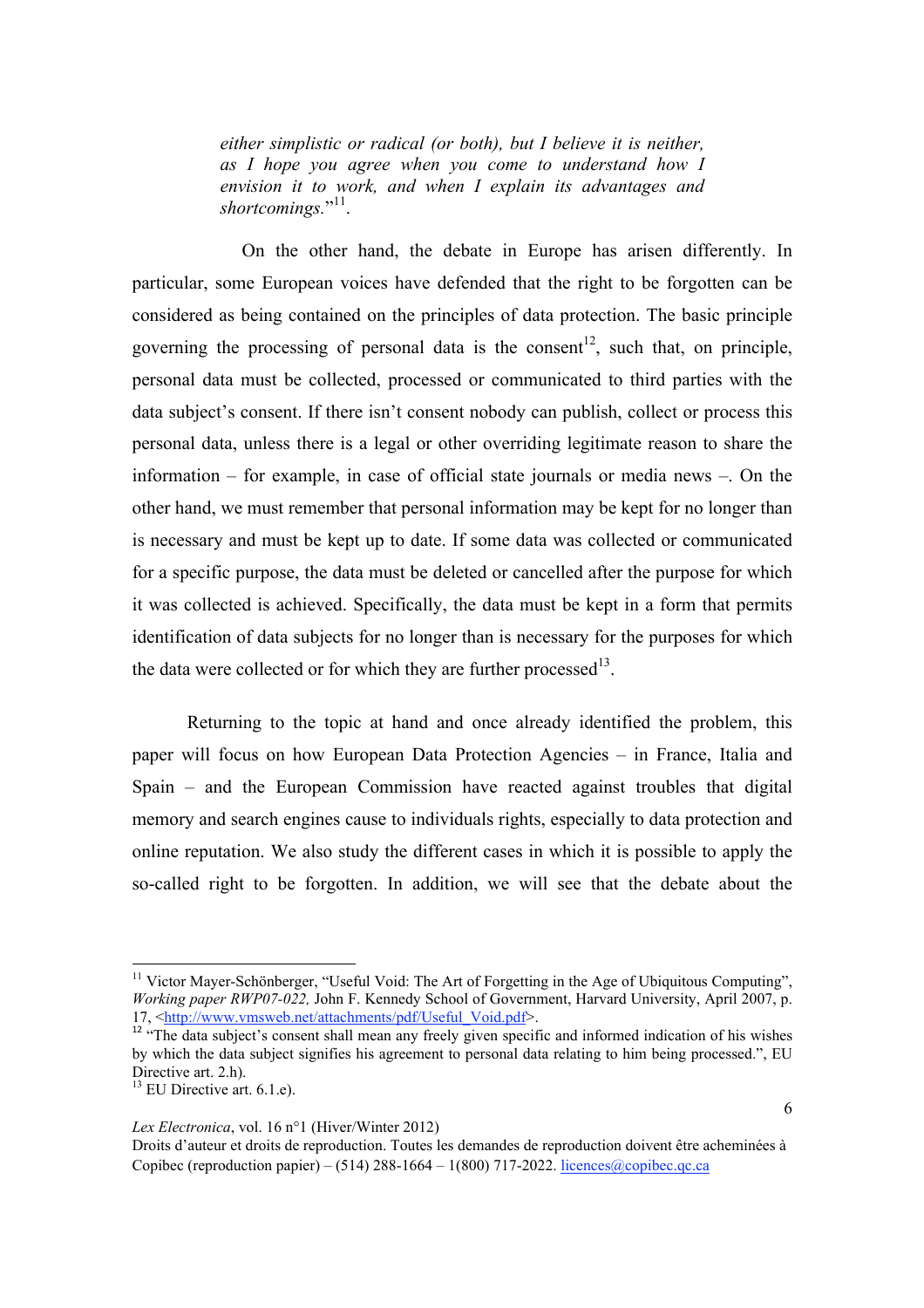recognition of this right is not exactly new; indeed, it is no more than an old matter in a new context.

# **II. Living in a world that forgets nothing: some case studies and their specifics problems**

### **A) The oblivion of Personal Data in Social Networks**

Stacy Snider, a 25-year-old teacher in training at Conestoga Valley High School, shared a photo on her MySpace in which she appears wearing a pirate's hat while drinking from a plastic cup, under the caption "*Drunken Pirate*"<sup>14</sup>.

This publication was the source of her problems to get her teaching degree. First, her supervisor discovered the photo and the caption and told her off stating that her conduct was unprofessional. Secondly, the dean of Millersville University School of Education, where Stacey was enrolled, said she had, albeit indirectly, encouraged young people and her under-age students to drink. For all those reasons the university denied her teaching degree and against this decision, Stacy, clearly disagreeing with this decision, sued. Stacy did it arguing that she had been penalized for her legitimate afterhours behavior. She defended that her "*Drunken Pirate*" was protected by the freedom of speech and the First amendment rights<sup>15</sup>.

<sup>&</sup>lt;sup>14</sup> For more information about the facts of the case *Stacy Snyder*, you can see the article titled "Court" Rules against Teacher in MySpace 'Drunken Pirate' Case", published in *The Washington Post* on December 3rd. 2008. <http://wapo.st/g3SH>.

<sup>&</sup>lt;sup>15</sup> This case is also described in Viktor Mayer-Schönberger, *Delete: The Virtue of Forgetting in the Digital Age*, New Jersey, Princeton University Press, 2009, pp. 1-3.

*Lex Electronica*, vol. 16 n°1 (Hiver/Winter 2012)

Droits d'auteur et droits de reproduction. Toutes les demandes de reproduction doivent être acheminées à Copibec (reproduction papier) – (514) 288-1664 – 1(800) 717-2022. licences@copibec.qc.ca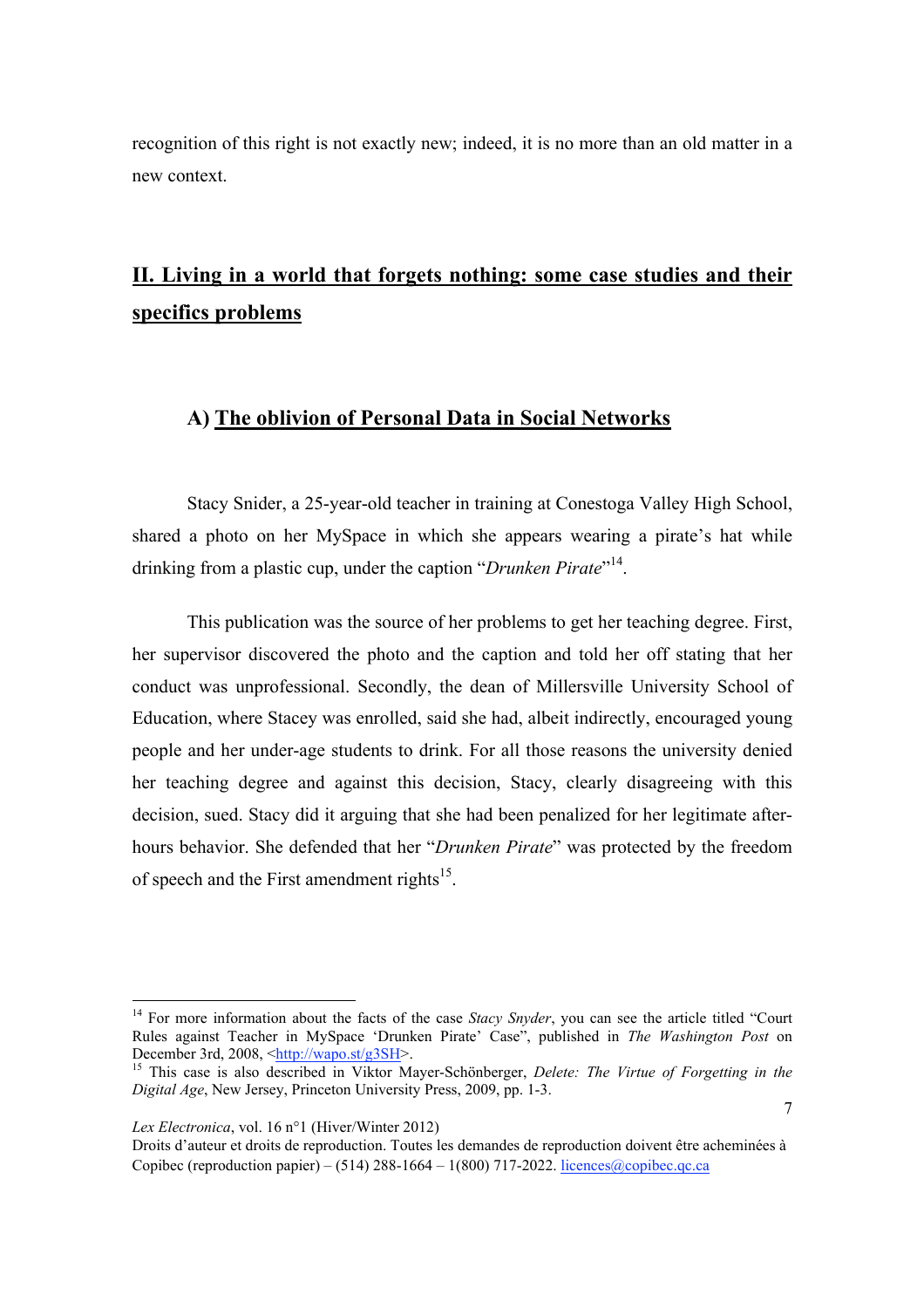However, the *District Court for the Eastern District of Pennsylvania*16 rejected the arguments pointed out by Stacy in the lawsuit. The First Amendment only protects matters of public concern and does not protect social network posts although these came from a public employee. So, in conclusion, the federal court is not the appropriate *forum*  in which to review the wisdom of a personnel decision taken when a public employee speaks upon matters of a personal interest. The case shows perfectly the negative consequences that eventually can cause the shared information in social networks that is public and visible to others. Nevertheless, have citizens the right to cancel the shared personal data on the social networks before they affect their reputation?

Data protection rights have a huge scope in Europe for *Directive 95/46/EC* ( hereinafter EU Directive ) which give the individual the right to prevent or control another party's use of data that is personally identifiable to the individual, whether or not sensitive or confidential, that was lawfully obtained by the other party. Especially, that means the right of individuals to delete or cancel the personal data when data subjects have not given the consent or withdrawn it. Indeed, in order to be lawful the processing of personal data must be carried out with the consent of the data subject. The EU Directive fixes that "*Member States shall provide that personal data may be processed only if (a) the data subject has unambiguously given his consent*" 17. Therefore data protection gives individual far greater rights to control uses of personal information by third parties. The European principles for data protection creates and protects an individual's interests relating to collection, processing, or other use of information identifiable with that person. One of the most important principles for our topic – the right to be forgotten – is the "*Collection Limitation Principle*" whereby data collection should be with the knowledge or consent of the subject and by fair means.

Therefore, we can state that individuals have the right to claim cancellation and rectification of information identifiable with them in case other netizens share personal

### *Lex Electronica*, vol. 16 n°1 (Hiver/Winter 2012)

<sup>&</sup>lt;sup>16</sup> The United States District Court for the Eastern District of Pennsylvania, December 3rd, 2008, Case 2:07-cv-01660-PD : <http://voices.washingtonpost.com/securityfix/Decision%202008.12.03.pdf>. <sup>17</sup> EU Directive art. 7.a).

Droits d'auteur et droits de reproduction. Toutes les demandes de reproduction doivent être acheminées à Copibec (reproduction papier) – (514) 288-1664 – 1(800) 717-2022. licences@copibec.qc.ca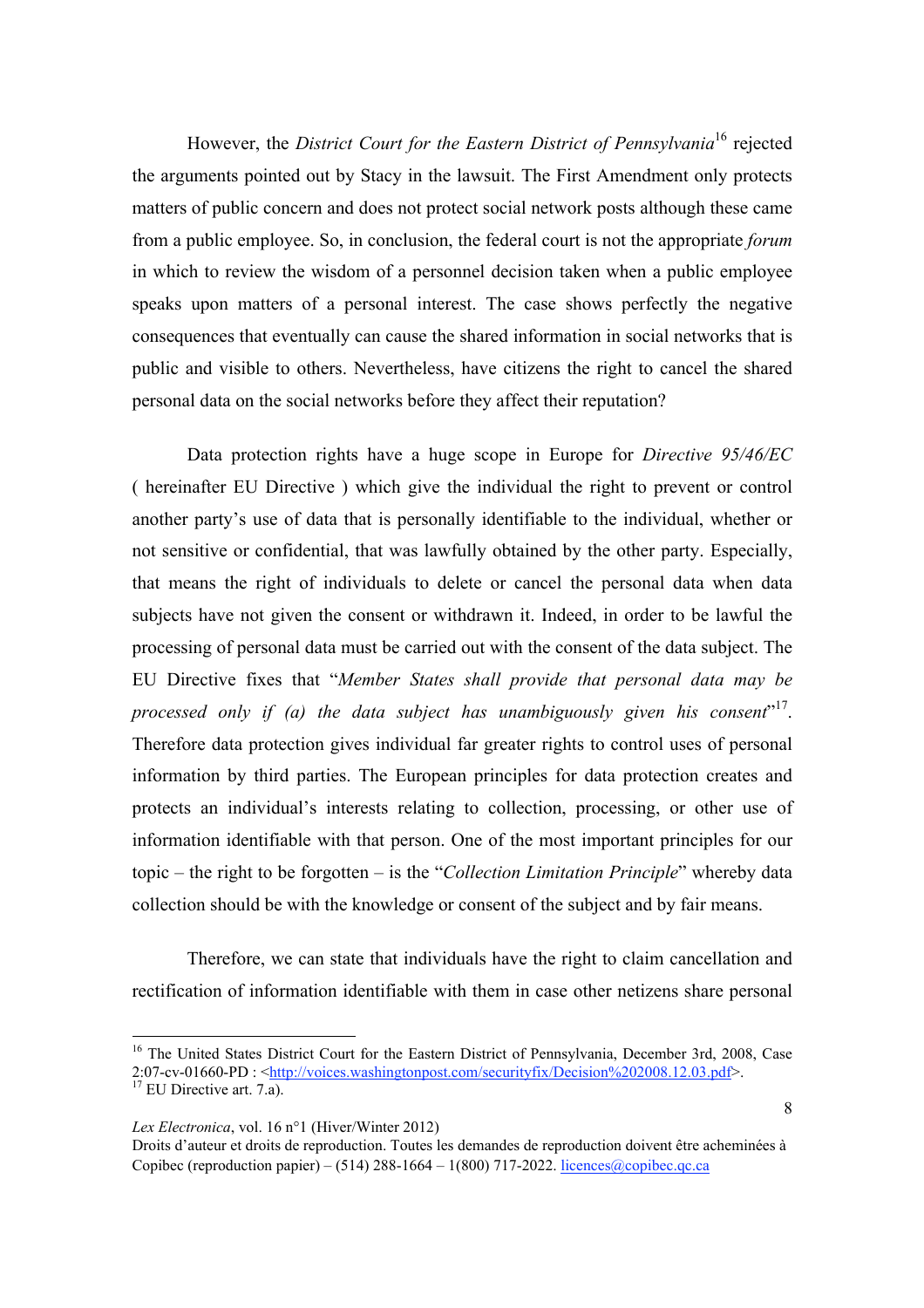data in a social network without data subject consent. In other words, against the publication of images, videos and comments in social networks that contain personal or intimacy data that may injure the reputation of people, those affected who have not consented could relying on European legislation on data protection exercise their right of cancellation and rectification.

But, what happens when personal data is published in a social network by the data owner? It is generally assumed that individuals have a right to revoke or withdraw their consent to the processing of their personal data by others; nonetheless this may not be straightforward in practice, or addressed adequately by the law. In spite of the right of withdrawal, the consent is not explicitly stated on the EU Directive, this could be based<sup>18</sup> on the right to "*object at any time on compelling legitimate grounds relating to his particular situation to the processing of data relating to him, save where otherwise provided by national legislation. Where there is a justified objection, the processing instigated by the controller may no longer involve those data*" 19.

However, the situation is clearer in European countries like Spain, where the data protection law — *Ley Orgánica 15/1999, de 13 de diciembre, de Protección de Datos de Carácter Personal* (hereinafter LOPD) — stated specifically the right to withdraw their consent. With preciseness art. 6.3 of LOPD provides the right to withdraw the consent when there are justified or well-grounded reasons, with no retroactive effects attributed. So in conclusion the individuals have the chance to revoke their consent and ask the person in charge of social network to delete their personal data, even when data is published by the data owner.

Nevertheless, we must clarify that the rights of access, objection, rectification and cancellation of information published in the field of social networks do not provide a real or effective solution to the problem of the continuity of information in the network. Mainly because of the information, which may influence the future of the data

<sup>&</sup>lt;sup>18</sup> In this same vein see Liam Curren and Jane Kaye, "Revoking consent: A 'blind spot' in data protection law? ", *Computer Law & Security Review*, Vol. 26, Issue 3, May 2010, pp. 273-283. <sup>19</sup> EU Directive art. 14.a).

Droits d'auteur et droits de reproduction. Toutes les demandes de reproduction doivent être acheminées à Copibec (reproduction papier) – (514) 288-1664 – 1(800) 717-2022. licences@copibec.qc.ca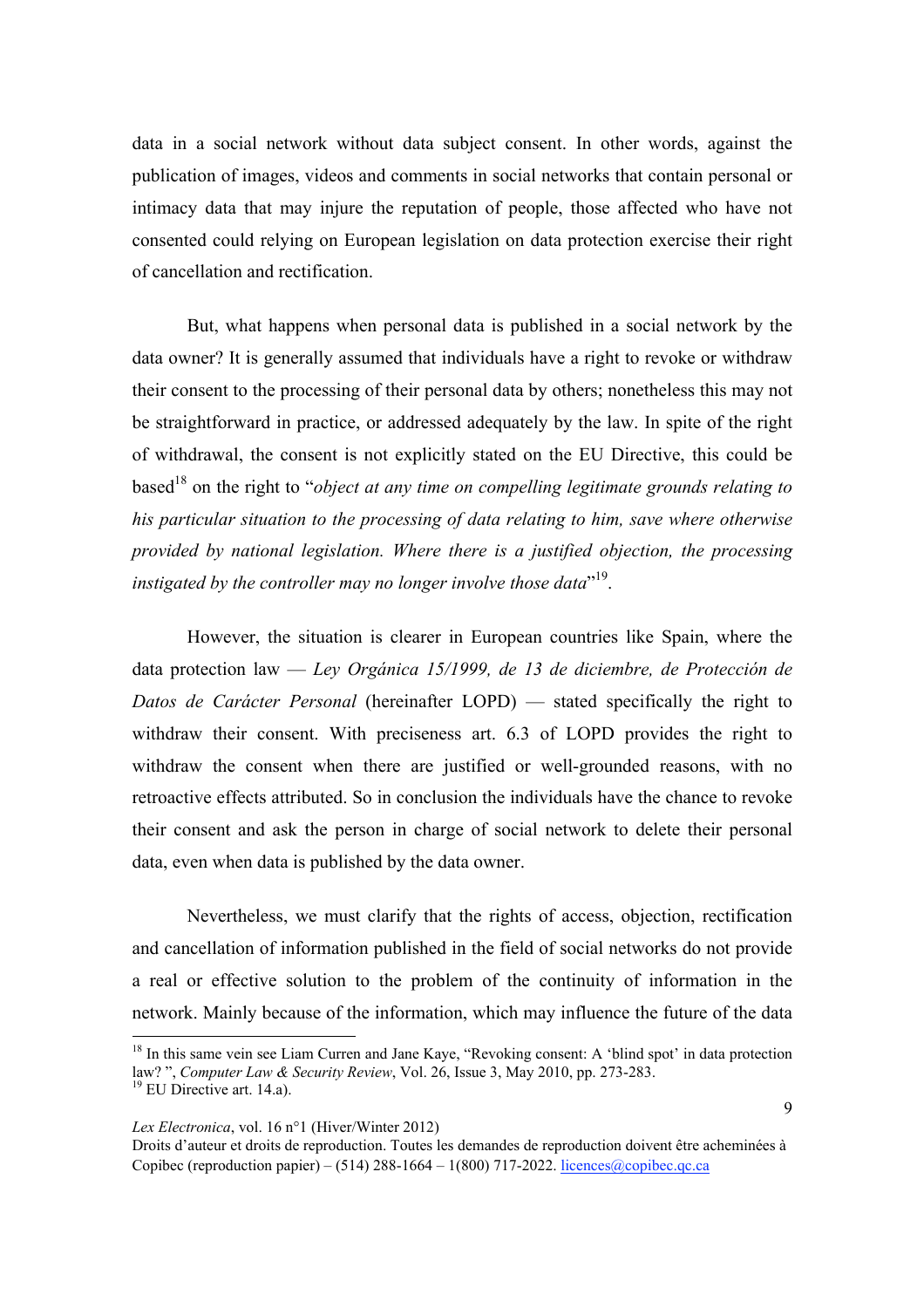owner, was exposed in the public tribune and it is possible that had been copied or downloaded by different global users. In this way that possibility may prevent a full and effective delete of information. However, with the access, objection, rectification and cancellation of personal data that social networks contain at least it could guarantee the right of citizenship to control the dissemination and access to their personal data, and in a negative sense, to expel third party for the knowledge of these by ensuring its future oblivion.

# **B) The oblivion of Personal Data in Official Journals of Government**

In Spain, a deputy headmaster of a school found it difficult to remember that some years ago was fined for urinating in the street, but an official sanction is the first search result when their students place his name into  $Google<sup>20</sup>$ . There are many negative consequences of the knowledge of information that was published only in order to pay the fine. Teachers, students and their parents give more importance to the past mistakes of the teacher than for his teaching abilities. The reputation of the deputy headmaster was strongly hurt.

That is just a small case amongst many others. What about all the information and personal data contained in official journals of government? Fines, judgments in which the name is not hidden, received grants and subsidies, governmental pardons, names and surnames of people to grant amnesty, etc. All these kind of information could affect reputation, privacy and dignity and one must insist on the multiplying disclosure effects of the Internet and, to a greater extent on search engines, and their repercussion on personal data protection, especially that of no public transcendence. On Internet every statement has a potentially global audience, nothing is forgotten, and

*Lex Electronica*, vol. 16 n°1 (Hiver/Winter 2012)

 $20$  For more information about the facts of this case you can see the article titled « Los 93 que no quieren aparecer en Google », published in *Público* on January 18th, 2011, <http://bit.ly/gK8uGT>.

Droits d'auteur et droits de reproduction. Toutes les demandes de reproduction doivent être acheminées à Copibec (reproduction papier) – (514) 288-1664 – 1(800) 717-2022. licences@copibec.qc.ca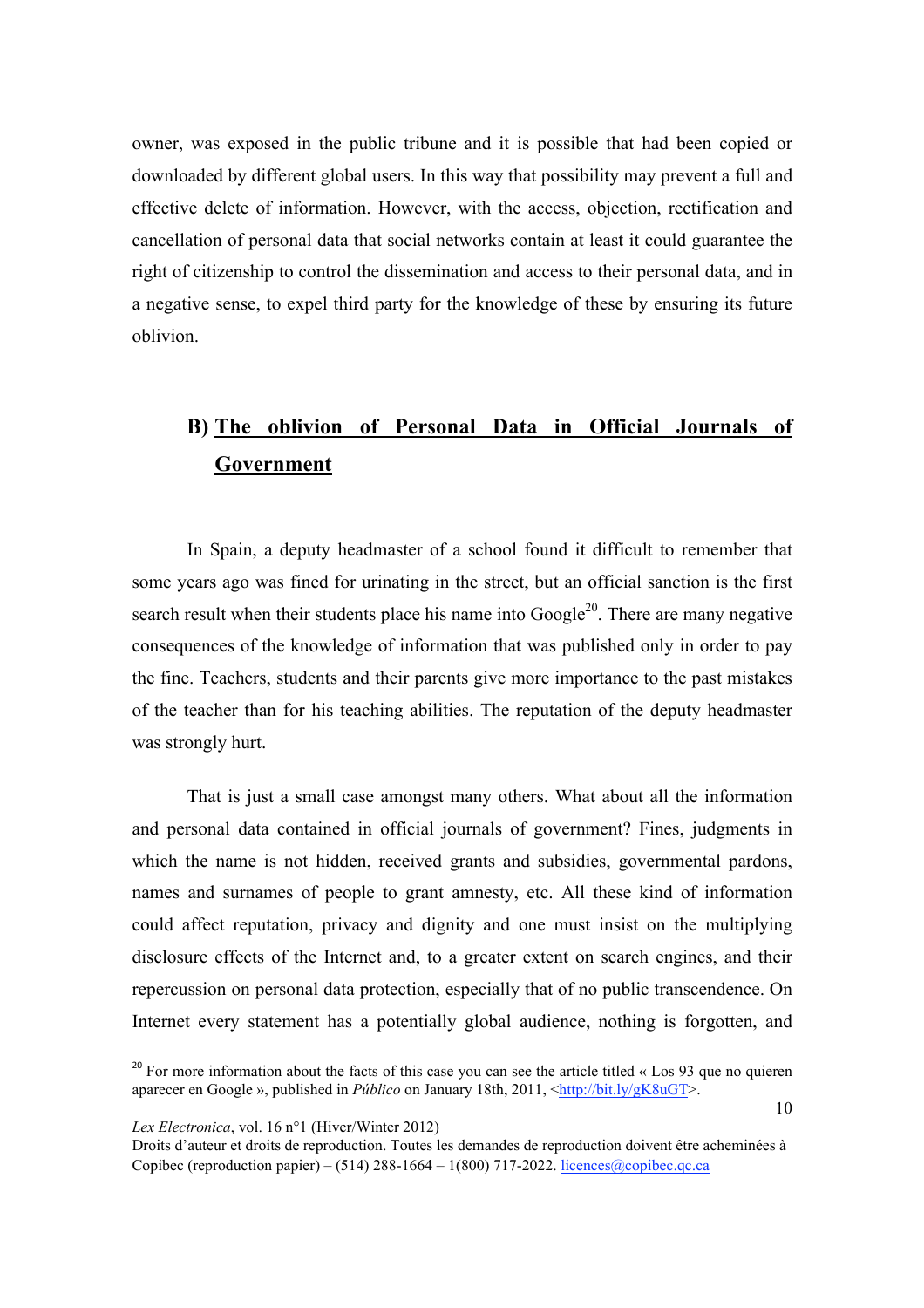everything can spread beyond the private sphere. This makes it much harder for victims of gossip and defamation to be socially rehabilitated.

However, what can individuals do against the enormous extension and dissemination of official government documents posted on the Internet? These documents are public, and people have the right to access public information, nonetheless the easiness which search engines give us to find obscene or embarrassing information on the governmental websites is out of proportion.

Formerly, if we wanted to find that information we would have gone to see the official document and read it fully. Today, by contrast, we need only to know the name and last name of a person and put them in a search engine to find everything the web hosts about this person. That is an easy way to find embarrassing data in public or official documents; for this reason this topic has been studied by Spanish Data Protection Agency – *Agencia Española de Protección de Datos* – ( hereinafter AEPD).

AEPD has solved this issue by arguing that citizens must hold real and effective mechanisms to ensure oblivion, meaning that any citizen who is not subject to a newsworthy event of public importance does not have to be resigned to see how their data are disseminated on the Internet without being able to react or correct it<sup>21</sup>. Thus the right to be forgotten would turn public information into private information at a certain time by no longer allowing third parties to access such information.

The legal grounds of this 'new' right to be forgotten could be found in the four principles of data protection<sup>22</sup> : "*Collection Limitation Principle*" which requires consent as we have studied *supra*; "*Purpose Specification Principle*" -

 a purpose should be specified at or before collection –; "*Data Quality Principle*23" – the data should be relevant to the purpose for which collection occurred and should be kept

*Lex Electronica*, vol. 16 n°1 (Hiver/Winter 2012)

11

<sup>&</sup>lt;sup>21</sup> AEPD Decision procedure no. TD/00463/2007, <http://bit.ly/pHPPUv>.

<sup>&</sup>lt;sup>22</sup> All these principles could be found both in EU Directive art. 6.1 and in LOPD arts. 4-12.

Droits d'auteur et droits de reproduction. Toutes les demandes de reproduction doivent être acheminées à Copibec (reproduction papier) – (514) 288-1664 – 1(800) 717-2022. licences@copibec.qc.ca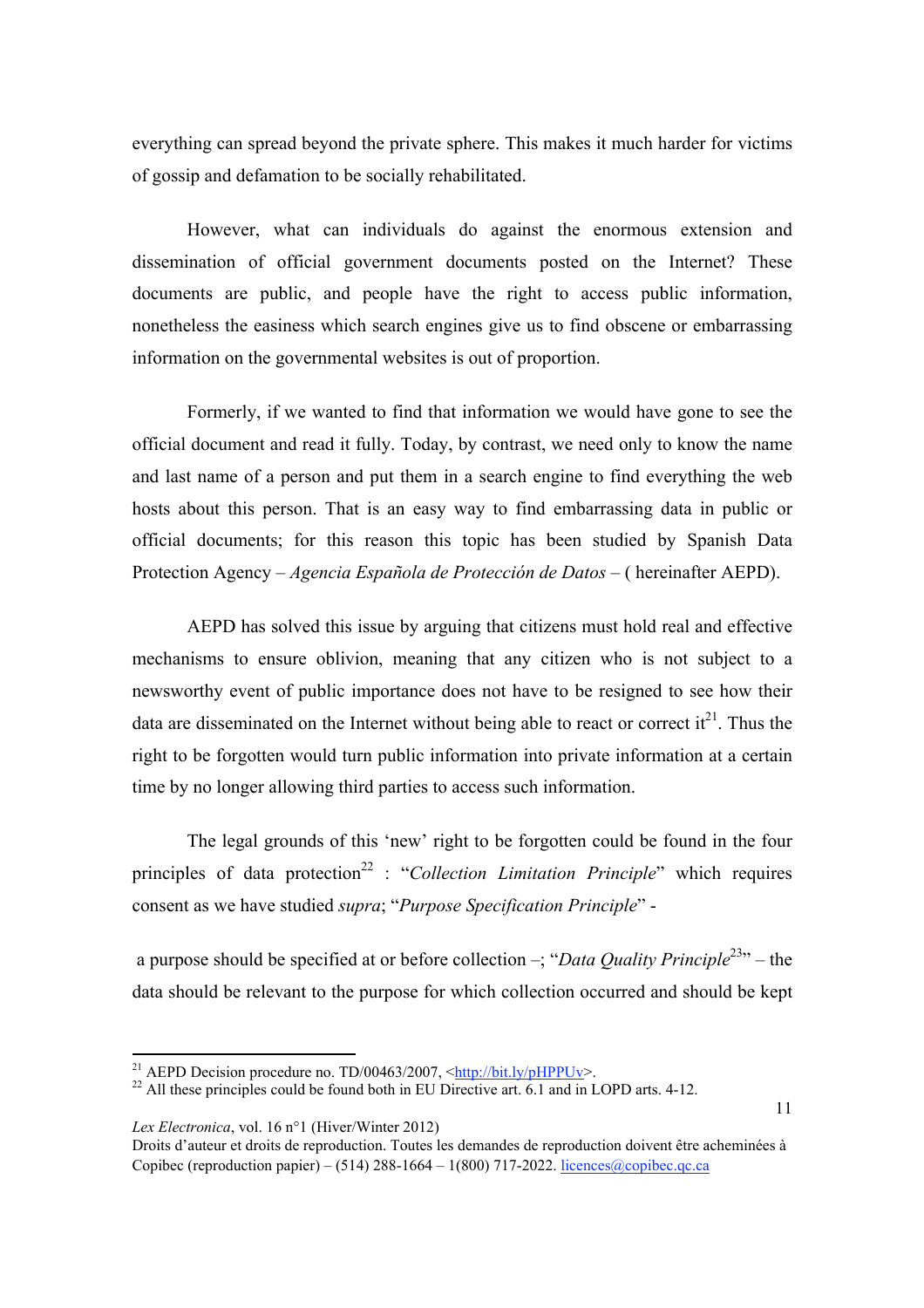accurate, complete, current, and no longer than is necessary for the purposes for which the data was collected –; "*Use Limitation Principle*" – no disclosure or use should occur for purposes other than the specified use without consent of the subject or authorization by law –. Thus AEPD argues that the right to delete data trails in the Internet should be understood as an extension of the data protection principles. More precisely AEPD stated that:

"*In light of the foregoing* [mainly refers to Collection Limitation and Data Quality Principles]*, it can be proclaimed that a citizen who neither has the status of a public personality nor is the subject of a news event of public relevance needs to accept that his personal data circulate on the Web without being able to react or correct the unlawful inclusion thereof on a universal communication system such as the Internet. If requiring the individual consent of citizens to include their personal data on the Internet or demanding technical mechanisms to prevent or filter the non-consented incorporation of personal data might represent an unbearable barrier to the free exercise of the freedoms of speech and information as a form of prior censorship (which is ruled out by the Constitution), it is equally true that it is blatantly legitimate that a citizen who is not under the obligation of submitting to the discipline of the exercise of the aforesaid freedoms (because his personal data are not of public interest and, in consequence, knowledge thereof does not contribute to shaping a free public opinion as a basic pillar of a democratic State) must enjoy reactive mechanisms protected by Law (such as the right of cancellation of personal data) preventing the secular and universal conservation of his personal information on the Web.*" 24.

The referred decisions were issued following the request of individuals who wanted Google not to associate their names with negative events which had occurred years ago and that were published in the online editions of newspapers and official journals of regional governments.

!!!!!!!!!!!!!!!!!!!!!!!!!!!!!!!!!!!!!!!!!!!!!!!!!!!!!!!!!!!!!!!!!!!!!!!!!!!!!!!!!!!!!!!!!!!!!!!!!!!!!!!!!!!!!!!!!!!!!!!!!!!!!!!!!!!!!!!!!!!!!!!!!!!!!!!!!!!!!!!!!!!!!!!!!!!!!

<sup>&</sup>lt;sup>23</sup> This principle was collected for the first time in Convention No. 108 for the Protection of Individuals with regard to Automatic Processing of Personal Data by setting. It specifically stated that personal data undergoing automatic processing shall be "preserved in a form which permits identification of the data subjects for no longer than is required for the purpose for which those data are stored" — art. 5.e) —. <sup>24</sup> AEPD Decision procedure no. TD/00266/2007.

Droits d'auteur et droits de reproduction. Toutes les demandes de reproduction doivent être acheminées à Copibec (reproduction papier) – (514) 288-1664 – 1(800) 717-2022. licences@copibec.qc.ca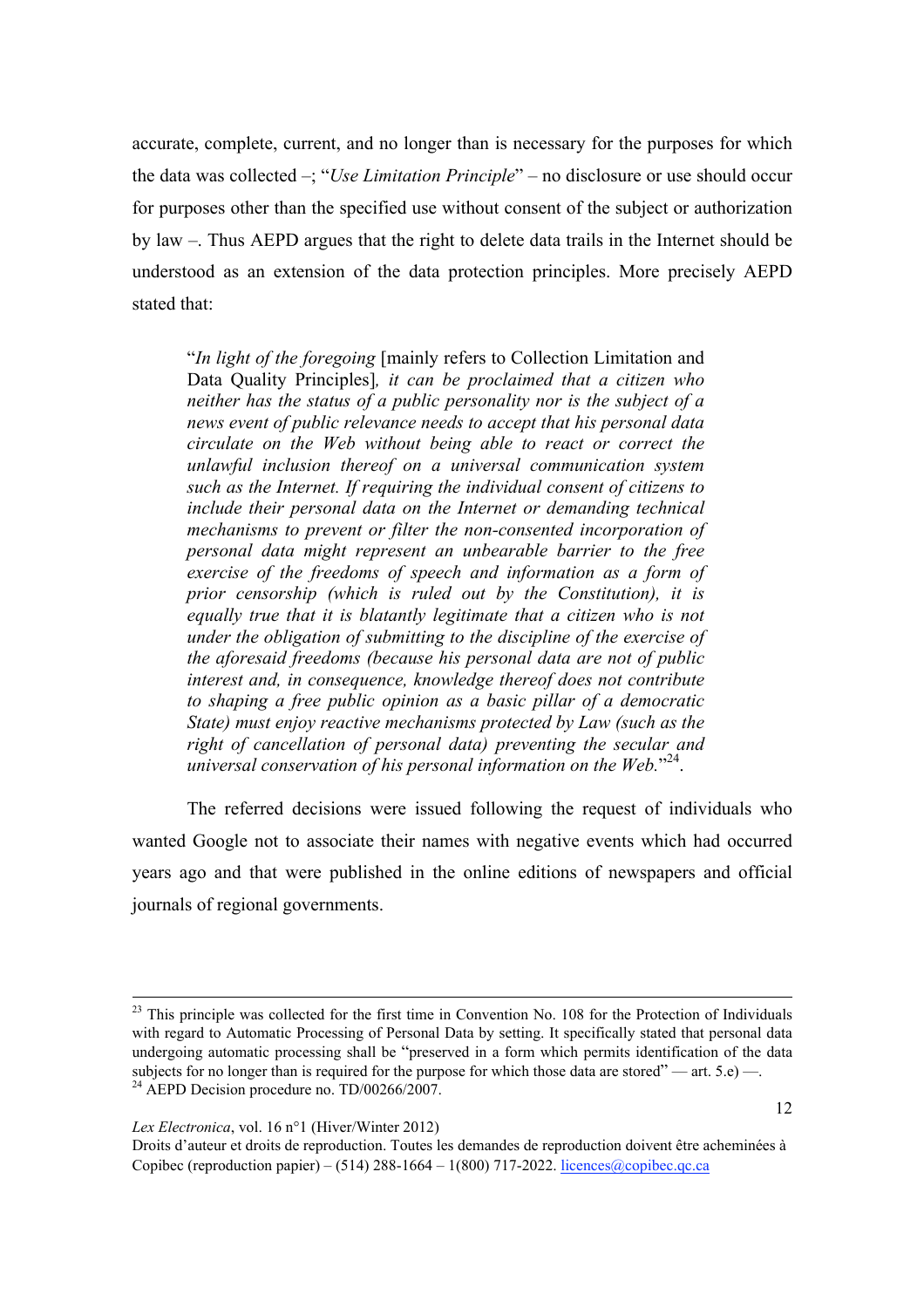## **C) The oblivion of Personal Data in the media**

Another case study appears with regard to the dissemination of personal data published for the media in the development of its information role. Newspaper and periodicals digital libraries have also search engines that allow the searching and finding of embarrassing news about past mistakes. News on individuals who are not considered public figures, but they did something in the past that had public importance. For example, news about crimes, criminals, defendants and their investigation thereof. The problem being that sometimes the judge ended up giving reason to the person appearing in the past news. Therefore if someone searches in digital libraries of newspapers they can easily find the name and last name and other personal data of a person linked with a crime even though courts acquitted him. But, who repairs reputation damage caused by the knowledge of personal data linked with information that at the time of publication had public interest but later has become outdated, inaccurate and uncertain?

Logically, the right of the public to receive information or reports on judicial proceedings is a core value protected by the constitutional guarantee of freedom of expression<sup>25</sup>. But this freedom is not absolute and could be limited if personal data in reports on judicial proceedings wasn't kept up to date and turned into false, inaccurate or outdated data.

As we have seen so far, the AEPD considered that personal data owners have the right to object data processing performed by search engines, even when it is about public or legitimate information such as official journals of government as long as they do not have current public importance. On the other hand, AEPD has argued that the treatment given in the digital media libraries is framed within the freedom of

<sup>&</sup>lt;sup>25</sup> "Everyone has the right to freedom of expression. This right shall include freedom to hold opinions and to receive and impart information and ideas without interference by public authority and regardless of frontiers". *Charter of Fundamental Rights of the European Union (2010/C 83/02)*, art. 11.

Droits d'auteur et droits de reproduction. Toutes les demandes de reproduction doivent être acheminées à Copibec (reproduction papier) – (514) 288-1664 – 1(800) 717-2022. licences@copibec.qc.ca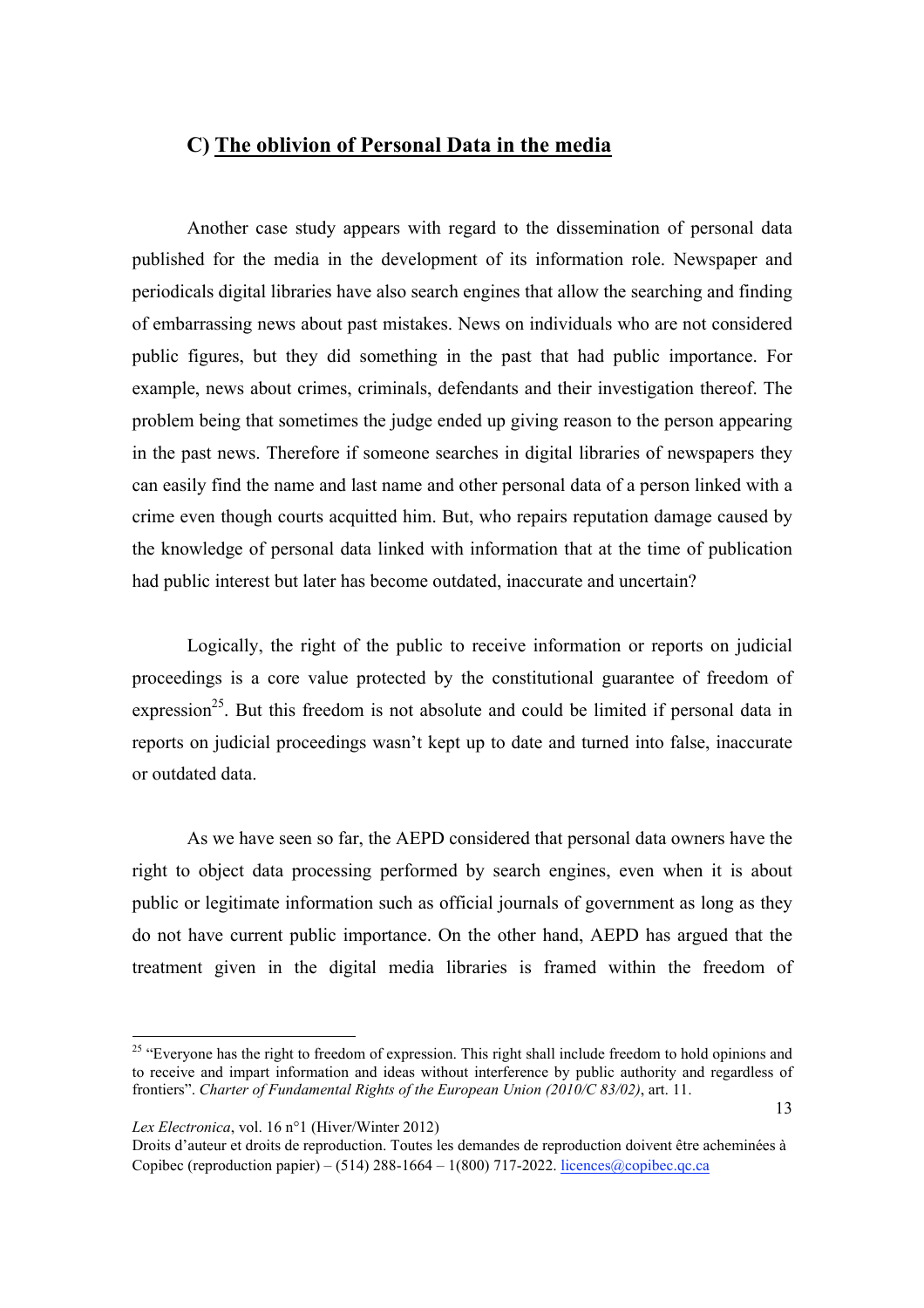information<sup>26</sup>. This interpretation has been criticized in different ways in the Spanish legal doctrine — *hornbooks* —. Some authors<sup>27</sup> have understood that digital media libraries are not a means of communication strictly speaking as such should not be regarded as publicly available sources in accordance with  $LOPD - art. 3.j$ ) –, which only recognizes the public character of the media and not of some apps – search engines — of their digital libraries. In this same vein personal data owners should have the right to object to the processing of their personal data by the search services of the digital newspaper libraries.

Other authors, however, maintain that it would be paradoxical that "*information with public interest and obtained with scrupulous regard to the canon of professional diligence may be consulted in the archive of the printed edition of a newspaper and, by contrast, has disappeared from the online edition*" 28.

I agree with the idea that distinguishes between information that had public interest when it was published – public source according to LOPD art.  $3$ ,  $j$ ) – and the treatment that the search engines of digital medias libraries gives information<sup>29</sup> $-$  that multiplies disclosure effects, especially negatives –. So, as it happens with oblivion required to common search engines, information should neither disappear of the Internet, nor stay unavailable at printed edition of newspapers. The right to be forgotten under digital media libraries means that individuals have the right to object to finding

<sup>&</sup>lt;sup>26</sup> AEPD Decision procedure no.  $TD/01164/2008$  and  $TD/01540/2008$ .

<sup>27</sup> Lorenzo Cotino Hueso, « Datos personales y libertades informativas. Medios de comunicación social como fuentes accesibles al público (Art. 3 de la LOPD) », in Antonio Troncoso Reigada (dir.), *Comentario a la Ley Orgánica de Protección de Datos Personales*, Cizur Menor, Civitas, 2010, pp. 289- 315.

<sup>&</sup>lt;sup>28</sup> The original document is in Spanish : « una información de interés público y obtenida con escrupuloso respeto al canon de la diligencia profesional se pueda consultar en la hemeroteca de la edición escrita de un diario y, por el contrario, haya de desaparecer de la edición digital ». See Marc Carrillo, « El derecho al olvido en Internet », article published on *El País* in October 23rd, 2009, <http://bit.ly/2srRiO>.

<sup>&</sup>lt;sup>29</sup> See for more details my work Pere Simón Castellano, « El régimen constitucional del derecho al olvido en Internet », in Agustí Cerrillo i Martínez, Miguel Peguera, Isabel Peña-López, Mónica Vilasau Solana (coords.), *Net Neutrality and other challenges for the future of the Internet*, Barcelona, Universitat Oberta de Catalunya, UOC-Huygens, 2011, pp. 391-406.

Droits d'auteur et droits de reproduction. Toutes les demandes de reproduction doivent être acheminées à Copibec (reproduction papier) – (514) 288-1664 – 1(800) 717-2022. licences@copibec.qc.ca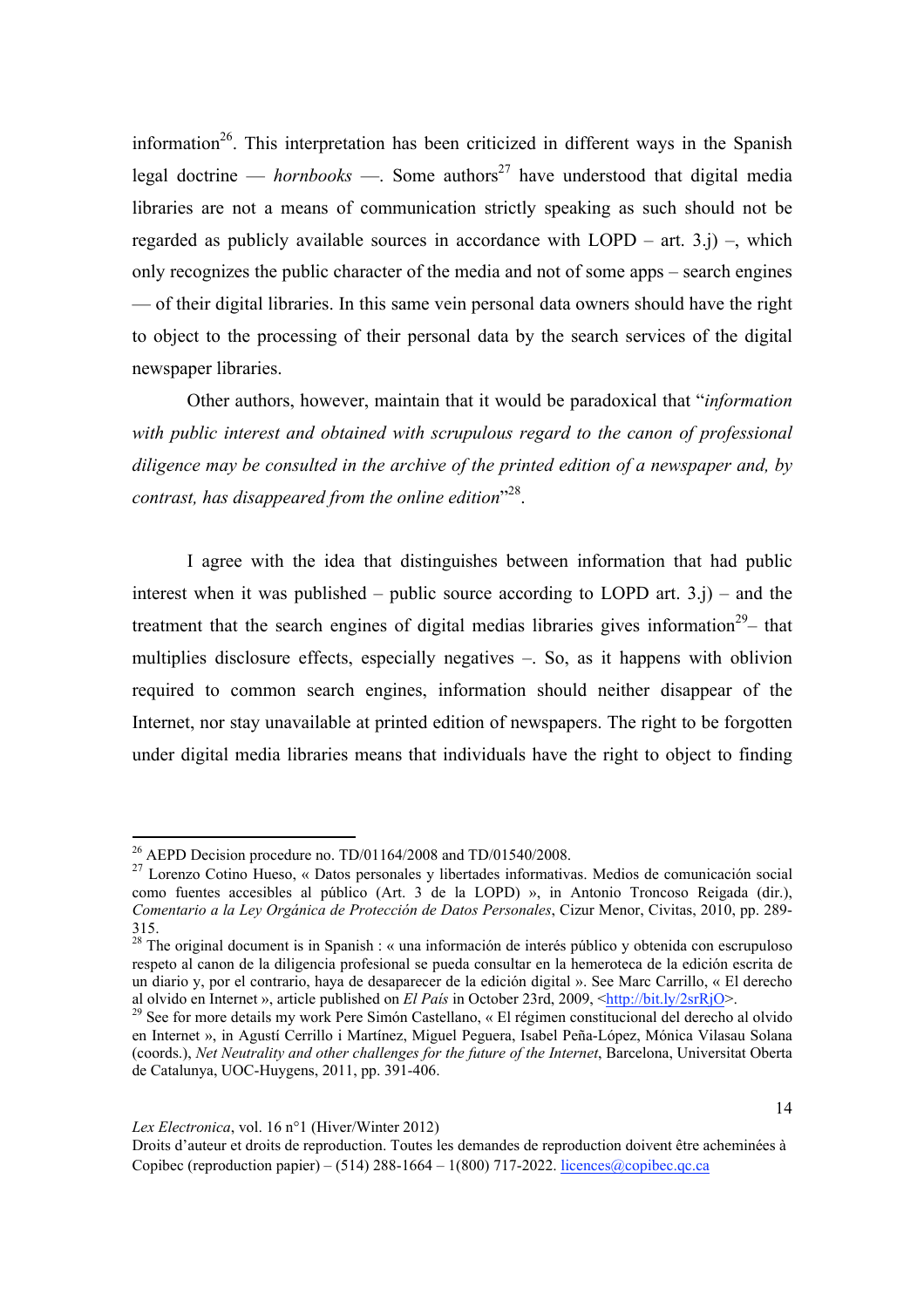easily personal data, which is outdated or inaccurate, that contains embarrassing information that could affect reputation, dignity and privacy of the data owner.

# **III. An old matter in a new context: data protection on court recordings**

The discussion about the balance between freedom of expression and privacy in the issue of electronic access to court records is an old matter. The so-called "*Open Court Principle*" is a hallmark of a democratic society and applies to all judicial proceedings in order to guarantee the integrity of judicial processes by demonstrating that justice is administered according to the rule of law. Openness of courts records also allows the maintenance of the independency and impartiality of courts and it is especially useful to maintain the public confidence in the justice system.

Nevertheless, the open court principle and its inherent background concept has been a discussion point in Continental Europe, United States, Canada and Australia for many years. The extension of the open court principle in the matter of public access to court records differs greatly depending on the legal tradition to which each country belongs.

In the vast majority of the European countries that belong to a civilian law legal system, the people who were convicted in court have the right to make this personal data disappear after a certain time period had elapsed. Specifically, in Spain, there is a center — *Centro de Documentación Judicial*<sup>30</sup> (hereinafter CENDOJ) — which is in charge of guaranteeing the public electronic access to all judicial sentences after concealing the identity — fictitious names — of the parties. Furthermore, only the sentences of the Constitutional Court — *Tribunal Constitucional* — and the sentences

*Lex Electronica*, vol. 16 n°1 (Hiver/Winter 2012)

<sup>&</sup>lt;sup>30</sup> See website <http://www.poderjudicial.es/search/index.jsp>.

Droits d'auteur et droits de reproduction. Toutes les demandes de reproduction doivent être acheminées à Copibec (reproduction papier) – (514) 288-1664 – 1(800) 717-2022. licences@copibec.qc.ca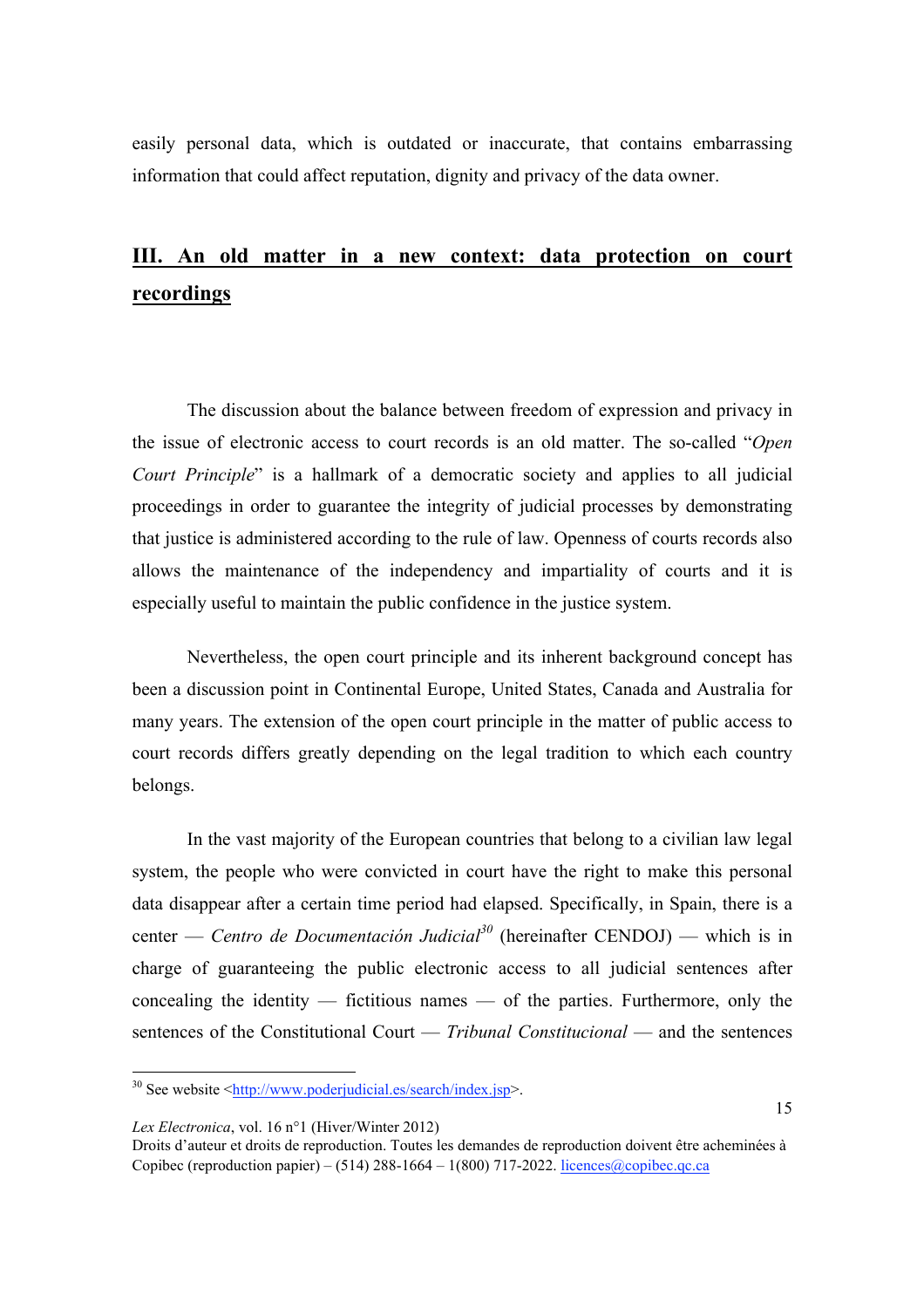of the *Court of Justice of the European Union* are published entirely with real names, surnames and other personal data of the parties $31$ .

In the same manner, access to information contained in the criminal records in Spain is subject to restrictions and when legally established time has passed<sup>32</sup>, either on application or *ex officio*, the criminal records are then to be stored in a special and separate registry which only can be consulted by the Spanish Courts and police<sup>33</sup>. This makes it impossible to formally recall the names and surnames of the criminals, and encourage proper reintegration and rehabilitation of offenders in society and guarantee their privacy. The regulation of prescription and cancellation of the criminal records in countries which belong to a civilian law legal system to reinforces the arguments for the recognition of the right to be forgotten.

On the other hand, the countries that belong to a common law legal system have defended that the covertness of court proceedings is the exception and openness the rule. For example, in Canada, the right to open courts generally outweighs the right to privacy. The *Supreme Court of Canada* has recently reaffirmed:

> "*Openness is necessary to maintain the independence and impartiality of courts. It is integral to public confidence in the justice system and the public understands of the administration of justice. Moreover, openness is a principal component of the legitimacy of the judicial process and why the parties and the public at large abide by the decisions of courts.*" 34.

Therefore in Canada the principle of open courts entails a common law right to public access to court records which prevails over the right to privacy<sup>35</sup>. Canadian case

*Lex Electronica*, vol. 16 n°1 (Hiver/Winter 2012)

<sup>&</sup>lt;sup>31</sup> See Joaquín Silguero Estagnan, « Régimen de la protección de datos en la publicación de las decisiones judiciales », *Revista Española de Protección de Datos* no. 5, 2009, pp. 55-154. 32 More specifically, the criminal record would be cancelled in six months for low penalties, two years for

penalties that not exceeding 12 months imposed for crimes and reckless, three years for the remaining less severe penalties, and five years for severe penalties. See Spanish Criminal Code, art. 136.1.b).

<sup>&</sup>lt;sup>33</sup> See *Real Decreto 95/2009, de 6 de febrero, por el que se regula el Sistema de registros administrativos de apoyo a la Administración de Justicia, art. 5 and 6.* 

<sup>16</sup> <sup>34</sup> Toronto Star Newspapers Ltd v Ontario [2005] SCC 41.<br><sup>35</sup> "Public confidence in the integrity of the court system and understanding of the administration of justice are thereby fostered. As a general rule the sensibilities of the individuals involved are no basis for

Droits d'auteur et droits de reproduction. Toutes les demandes de reproduction doivent être acheminées à Copibec (reproduction papier) – (514) 288-1664 – 1(800) 717-2022. licences@copibec.qc.ca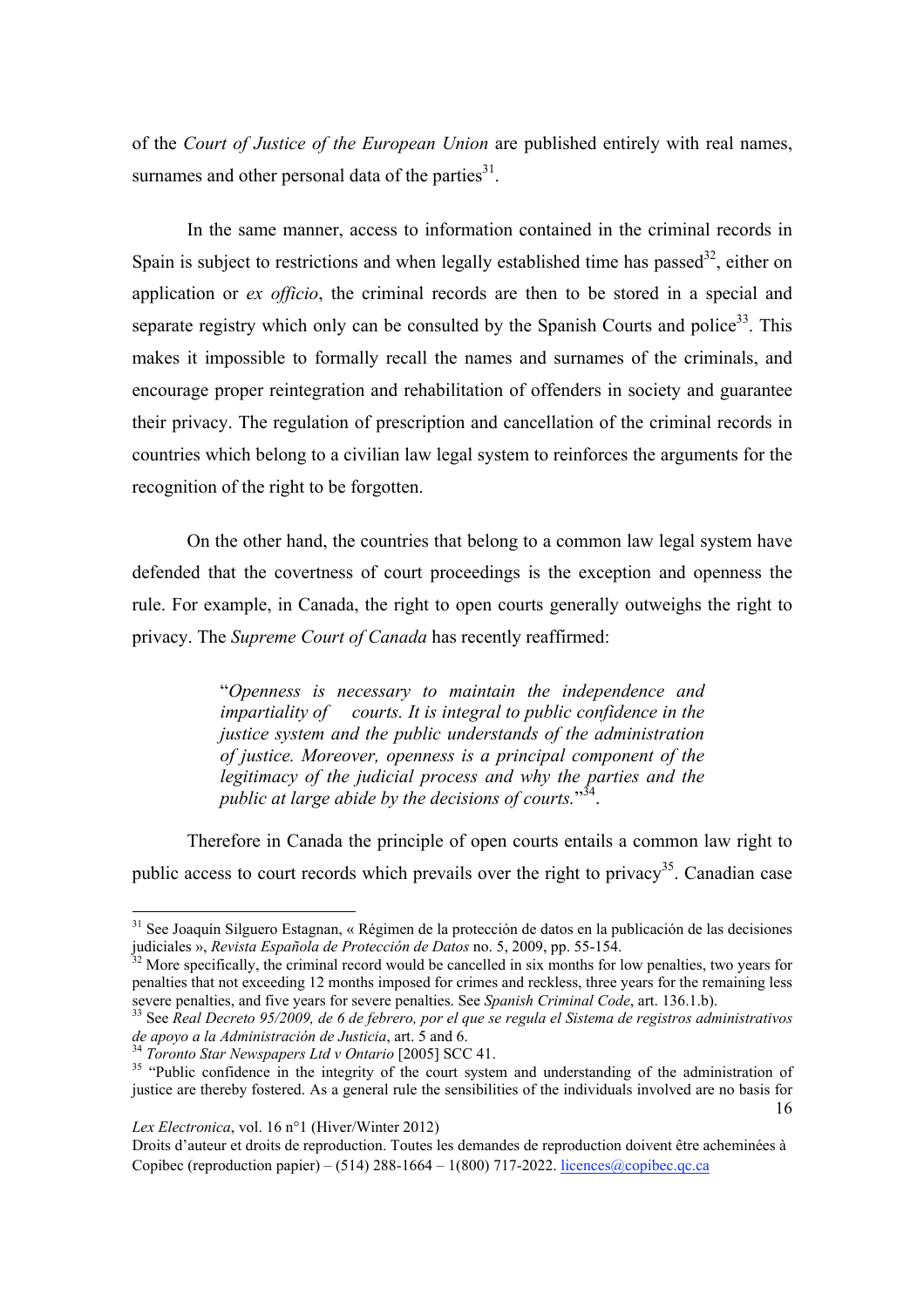law has established well accepted categories in which the right to public access to court records can be displaced in order to respect the nature of others social values, essentially by protecting the innocent and the vulnerable  $36$ , promoting fair and effective administration of justice, allowing access to the courts<sup>37</sup>, and preserving trade secrets and other commercial interests<sup>38</sup>.

There are other exceptions relating to public access to court records set up in statutory prescriptions in the criminal, civil and family law context. We will illustrate some examples. The *Child Protection Act* provides that "*a person who publishes information that identifies parties to an agreement or proceedings pursuant to this Act, other than information respecting the child of that person*<sup>39</sup> is committing an offence. In the criminal context, the *Youth Criminal Justice Act* provides generally that court files and documents are not accessible to the public<sup>40</sup>, and the *Canadian Criminal Code* provides among others a mandatory publication ban upon application by the victim of sexual assault $41$ .

Thus we can easily become aware of the huge difference regarding the concept of open court principle and the right of public access to court records among countries that belong to a civilian law or common law legal cultures<sup>42</sup>. The countries that follow the civilian law tradition are more likely to recognize the right to be forgotten. In the same vein, Pierre Trudel said:

*Lex Electronica*, vol. 16 n°1 (Hiver/Winter 2012)

17

<sup>!!!!!!!!!!!!!!!!!!!!!!!!!!!!!!!!!!!!!!!!!!!!!!!!!!!!!!!!!!!!!!!!!!!!!!!!!!!!!!!!!!!!!!!!!!!!!!!!!!!!!!!!!!!!!!!!!!!!!!!!!!!!!!!!!!!!!!!!!!!!!!!!!!!!!!!!!!!!!!!!!!!!!!!!!!!!!</sup> exclusion of the public from judicial proceedings.". *MacIntyre v Nova Scotia* (Attorney General) [1982] 1 SCR 175 at 185.

<sup>36</sup> See for example *Canadian Broadcasting Corp v New Brunswick* (Attorney General) [1996] 3 SCR 480 at [71].

<sup>&</sup>lt;sup>37</sup> *Dagenais v Canadian Broadcasting Corp* [1994] 3 SCR 835. In this sentence we observe that publication of pre-trial could undermine the right of an accused to a fair trial, in particular in case of trial by jury.<br><sup>38</sup> Sierra Club of Canada v Canada (Minister of Finance) [2002] SCC 41.

<sup>&</sup>lt;sup>39</sup> Child Protection Act, R.S.P.E.I. 1988, c. C-5.1, Section 59 (k).<br><sup>40</sup> See Youth Criminal Justice Act, S.C. 2002, c.1, Part 6 – Publication, records and information – Protection of privacy of young persons.<br><sup>41</sup> Criminal Code, R.S.C. 1985, c. C-46, Section 486 (3).

<sup>&</sup>lt;sup>42</sup> An interesting comparison on this topic between Spain and the United States can be found in James B. Jacobs and Elena Larrauri, « ¿Son las sentencias públicas? ¿Son los antecedentes penales privados? Una comparación de la cultura jurídica de Estados Unidos y España », *Indret, Revista para el análisis del Derecho* no. 4, 2010, pp. 1-52, <http://www.indret.com/pdf/769\_es\_1.pdf>.

Droits d'auteur et droits de reproduction. Toutes les demandes de reproduction doivent être acheminées à Copibec (reproduction papier) – (514) 288-1664 – 1(800) 717-2022. licences@copibec.qc.ca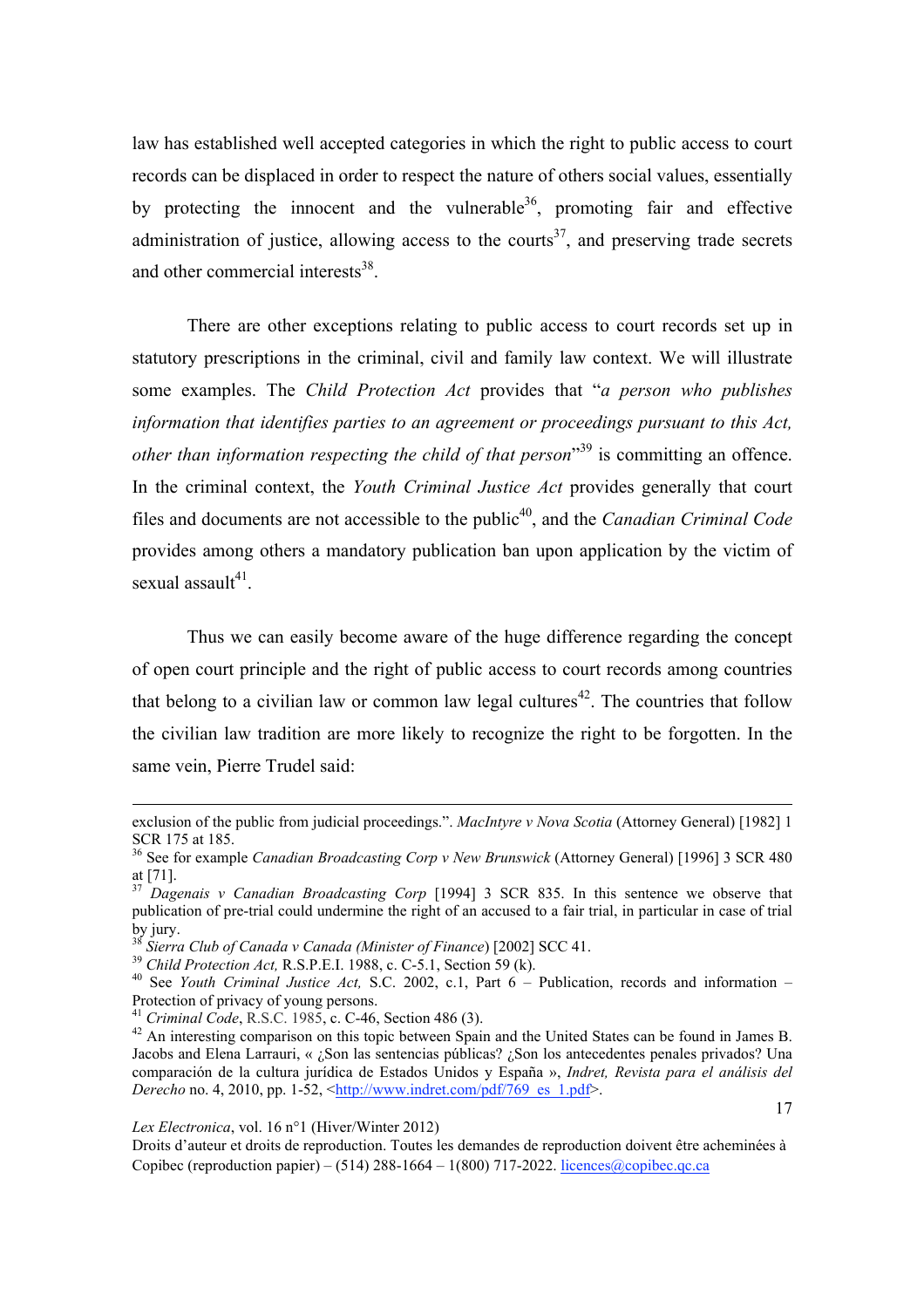« *Dans les systèmes juridiques d'inspiration civiliste, l'oubli se présente comme un droit indirect. Il découle du droit à la vie privée ou même du droit à la réputation. L'oubli présuppose une information ayant déjà circulé dans un espace collectif. L'oubli a pour objet de l'information qui n'est pas secrète, qui a déjà été portée à la connaissance d'une ou de plusieurs personnes. À l'égard d'une personne, un droit ne se conçoit pas sans l'existence d'une obligation imposée aux autres. La violation de l'obligation d'oubli suppose d'identifier un devoir d'oublier.*»43.

So, in conclusion the topic of the right to oblivion is not new. There has been for a long time a debate about meaning and extension of the open courts principle and the right to public access to court records. However, at this point, we can understand the difference between the right to oblivion and the right to be forgotten. The first is regarded with the debate about the right to public access to court records and is normally used to refer to the already intensively reflected situation that an historical event or a criminal record that should no longer be remembered due to the length of time elapsed since its occurrence. Thus the right to oblivion means the right for individuals to constrain the access to their personal data contained in criminal and court records in order to reintegrate into society and not have to be pursued by past actions. On the other hand, the new concept of the right to be forgotten is more than this and also tries to turn public information into private information at a certain time by no longer allowing third parties to access such information. The right to be forgotten is a guarantee for the individuals against prejudice that the data owner could face in case of diffusion through the Internet, without duration limits, of his personal data.

*Lex Electronica*, vol. 16 n°1 (Hiver/Winter 2012)

 $43$  Pierre Trudel, « L'oubli en tant que droit et obligation dans les systèmes juridiques civilistes », p. 1, <http://www.chairelrwilson.ca/cours/drt6913/Notes%20oubli3808.pdf>.

Droits d'auteur et droits de reproduction. Toutes les demandes de reproduction doivent être acheminées à Copibec (reproduction papier) – (514) 288-1664 – 1(800) 717-2022. licences@copibec.qc.ca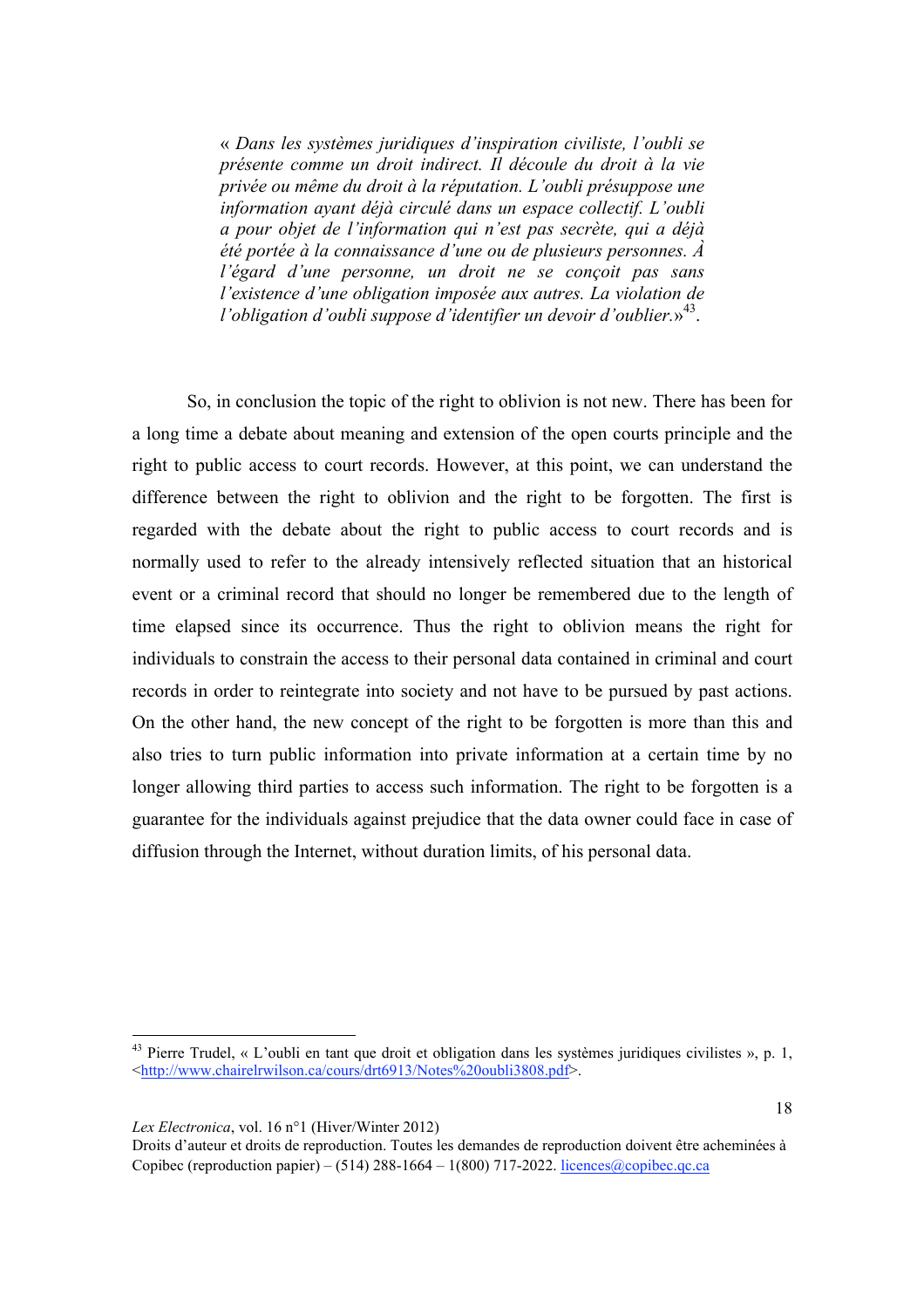# **IV. European Data Protection Agencies and its role by recognizing the right to oblivion: a comparative view.**

## **A) French Data Protection Agency**

The role of the *Commission nationale de l'informatique et des libertés* (hereinafter CNIL) is especially interesting because it was pioneer in recognizing the right to be forgotten – *le droit à l'oubli* – in accordance with data protection principles, to be precise with data quality principle. At the end of the twentieth century, the CNIL noticed that:

> « *Jamais sans doute les principes établis par la loi du 6 janvier 1978 n'ont eu une telle actualité. A l'heure des réseaux et du 'tout numérique', ces principes sont autant de sauvegardes: principe de finalité, contrôle de la pertinence des données collectées, confidentialité des informations nominatives, droit d'accès et de rectification, droit d'opposition, droit à l'oubli enfin.* » 44.

Later, the CNIL doctrine smoothly moved into website context, understanding data protection principles are more relevant than ever with the advent of digital networks. In 2009, CNIL even reached a favorable statement in the recognition of the fundamental nature of the right to be forgotten:

> « *Il est inacceptable et dangereux que l'information mise en ligne sur une personne ait vocation à demeurer fixe et intangible, alors que la nature humaine implique, précisément, que les individus changent, se contredisent, bref, évoluent tout naturellement. Il en va, pour tous, de la protection de la liberté d'expression et de la liberté de pensée, mais aussi du droit de changer d'avis, de religion, d'opinions politiques, la possibilité de commettre des erreurs de jeunesse, puis de changer de vie.*

*Lex Electronica*, vol. 16 n°1 (Hiver/Winter 2012)

<sup>44</sup> CNIL, *20ème rapport d'activité,* Paris, La Documentation Française, 1999, p. 6.

Droits d'auteur et droits de reproduction. Toutes les demandes de reproduction doivent être acheminées à Copibec (reproduction papier) – (514) 288-1664 – 1(800) 717-2022. licences@copibec.qc.ca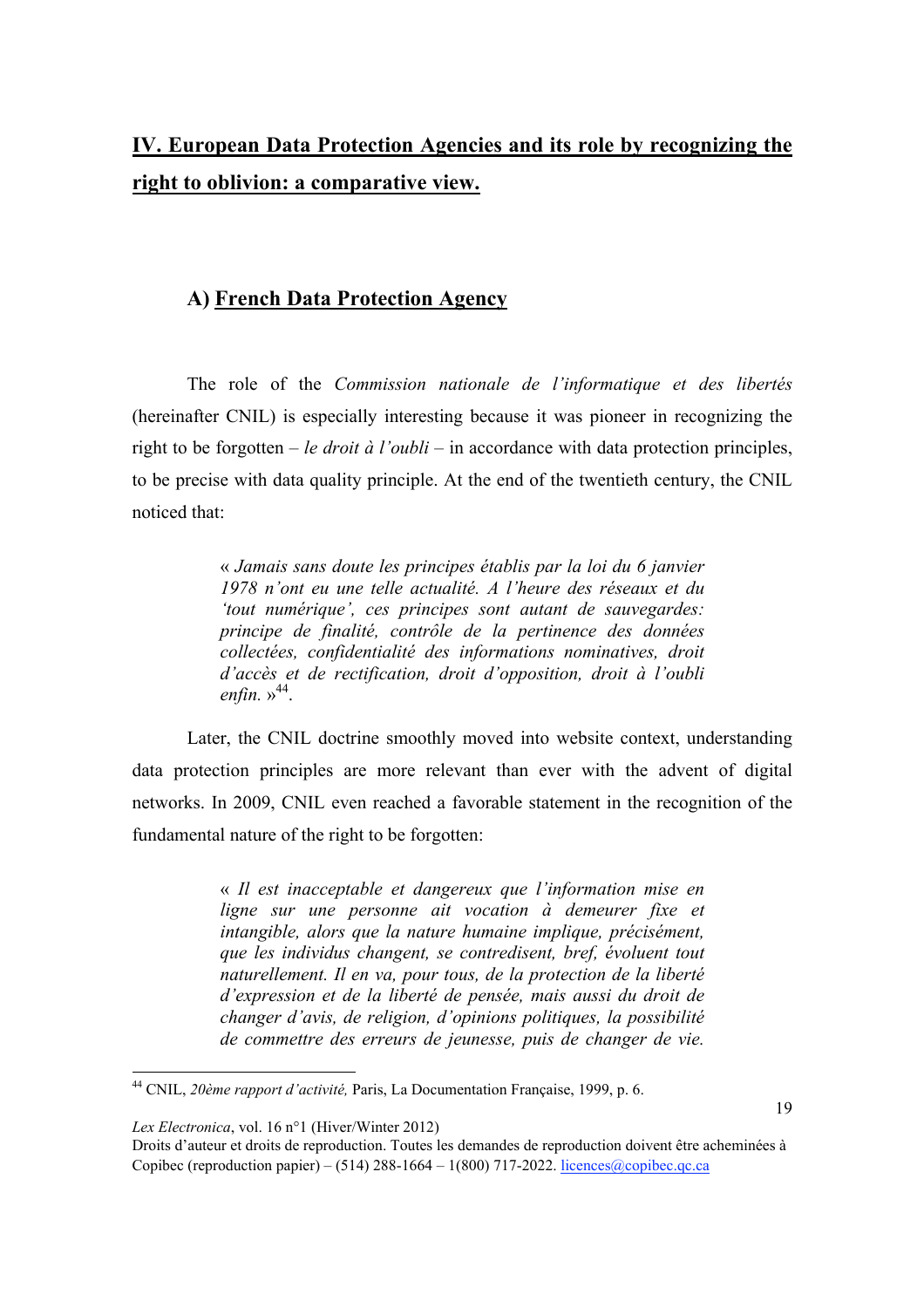*C'est pourquoi notre Commission se félicite du débat qui s'ouvre actuellement en France sur ce sujet, qui souligne avec force le caractère fondamental du "droit à l'oubli".* »45.

Moreover, in France, a bill that has already been approved by the Senate but (yet) has not been approved by the National Assembly explicitly recognizes the existence of the right to be forgotten. More precisely, it states that:

> « *Au total, il convient de noter que plusieurs mesures de la présente proposition de loi permettent de donner une plus grande effectivité au droit à l'oubli numérique* [...]*: l'information spécifique, claire et accessible donnée aux personnes, avant tout traitement, mais également de manière permanente, sur le site Internet du responsable du traitement, de la durée de conservation des données; la possibilité de demander à la CNIL, pour les traitements déclarés auprès d'elle*  [...]*; l'exercice plus facile du droit d'opposition, renommé, pour plus de clarté, droit à la suppression des données* [...]*; la possibilité de saisir plus facilement et plus efficacement qu'aujourd'hui les juridictions civiles en cas d'impossibilité pour les personnes d'exercer leur droit à la suppression des*  données »<sup>46</sup>.

### **B) Italian Data Protection Agency**

The *Garante per la Protezione dei Dati Personali* (hereinafter *Garante*), which is the highest governing body for the protection of the right to data protection in Italy, resolved a case in November 2004 about the right to be forgotten – *diritto all'oblio* – where it recognized its existence based on art. 11<sup>47</sup> of the *Codice in materia di* 

*Lex Electronica*, vol. 16 n°1 (Hiver/Winter 2012)

<sup>%&</sup>amp; CNIL, *30ème rapport d'activité,* Paris, La Documentation Française, 2009, p. 29.

<sup>46</sup> *Proposition de Loi visant à mieux garantir le droit à la vie privée à l'heure du numérique*, submitted by Yves Détraigne and Anne-Marie Escoffier, senators, recorded by the Senate Presidency, p. 8, <br>
Swww.senat.fr/leg/ppl09-093.html>.

 $47 \times$ Art. 11. Modalità del trattamento e requisiti dei dati (…) b) raccolti e registrati per scopi determinati, espliciti e legittimi, ed utilizzati in altre operazioni del trattamento in termini compatibili con tali scopi *[...]* ». *Codice in materia di protezione dei dati personali*, art. 11.b). In English words the personal data may only be collected and recorded for specific, explicit and legitimate purpose. Obviously, when that disappears the treatment is no longer justified.

Droits d'auteur et droits de reproduction. Toutes les demandes de reproduction doivent être acheminées à Copibec (reproduction papier) – (514) 288-1664 – 1(800) 717-2022. licences@copibec.qc.ca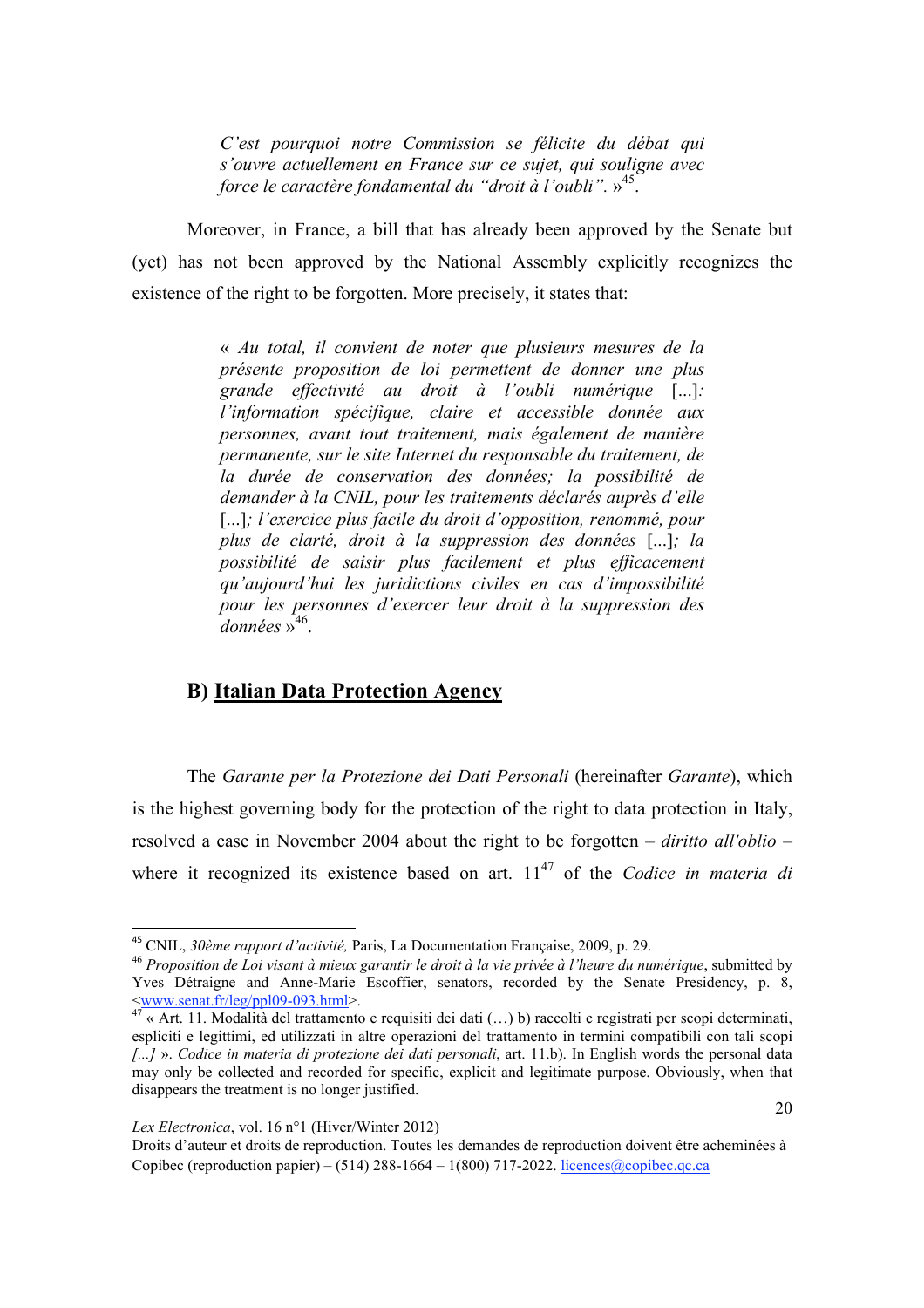*protezione dei dati personali* (Italian data protection law), which contains the data quality principle. To be precise the *Garante* states that:

> « *Peraltro, le modalità di funzionamento della rete Internet consentono, in particolar modo attraverso l'utilizzo di motori di ricerca, di rinvenire un consistente numero di informazioni, riferite a soggetti individuati, più o meno aggiornate e di natura differente. La questione sollevata dai ricorrenti è di particolare interesse e delicatezza coinvolgendo il dovere di informazione da parte di organi pubblici sulla propria attività, i diritti di utenti e consumatori, ma anche quelli dei soggetti cui si riferiscono i dati diffusi, in particolare del diritto all'oblio una volta che siano state perseguite le finalità alla base del trattamento dei dati (art. 11 del Codice)* [as previously mentioned, its wording is equivalent to data quality principle]. *Decorsi determinati periodi, la diffusione istantanea e cumulativa su siti web di un gran numero di dati personali relativi ad una pluralità di situazioni riferite ad un medesimo interessato può comportare un sacrificio sproporzionato dei suoi diritti e legittimi interessi quando si tratta di provvedimenti risalenti nel tempo e che hanno raggiunto le finalità perseguite*  $v^{48}$

Thus the *Garante* has recognized that the data quality principle included in art. 11 of Italian data protection code also means a statement of the right to be forgotten that involve the right to delete personal data when no longer useful to the purpose for which it was processed. The right to be forgotten acts as an instrument to pursue effective enforcement of the data quality principle, which requires data being used only for the

*Lex Electronica*, vol. 16 n°1 (Hiver/Winter 2012)

!!!!!!!!!!!!!!!!!!!!!!!!!!!!!!!!!!!!!!!!!!!!!!!!!!!!!!!!!!!

21

<sup>48</sup> A possible translation of the text in English is the following: "Moreover, the manner in which Internet works allows, in particular through the use of search engines, to find a substantial amount of information referred to people identity, more or less up to date and of a different nature. The question raised by the applicants have particular interest and sensitivity because it involves the duty of information by public bodies on its activities, the rights of users and consumers, and also those of individuals whose data disclosed, including the right to be forgotten once they have been pursued the underlying intentions of the data processing (Article 11 of the Code). At any time after certain periods, the instantaneous and cumulative spread of a large number of personal data that websites contain relating to a variety of situations, with regard to the same subject, may involve a disproportionate sacrifice of his rights and legitimate interests if it is not necessary to going back in time, especially when personal data have already achieved the pursued objectives". Garante Decision *Reti telematiche e Internet – Motori di ricerca e provvedimenti di Autorità indipendenti: le misure necessarie a garantire il c.d. diritto all'oblio',*  November 10th, 2004, <http://www.garanteprivacy.it/garante/doc.jsp?ID=1116068>.

Droits d'auteur et droits de reproduction. Toutes les demandes de reproduction doivent être acheminées à Copibec (reproduction papier) – (514) 288-1664 – 1(800) 717-2022. licences@copibec.qc.ca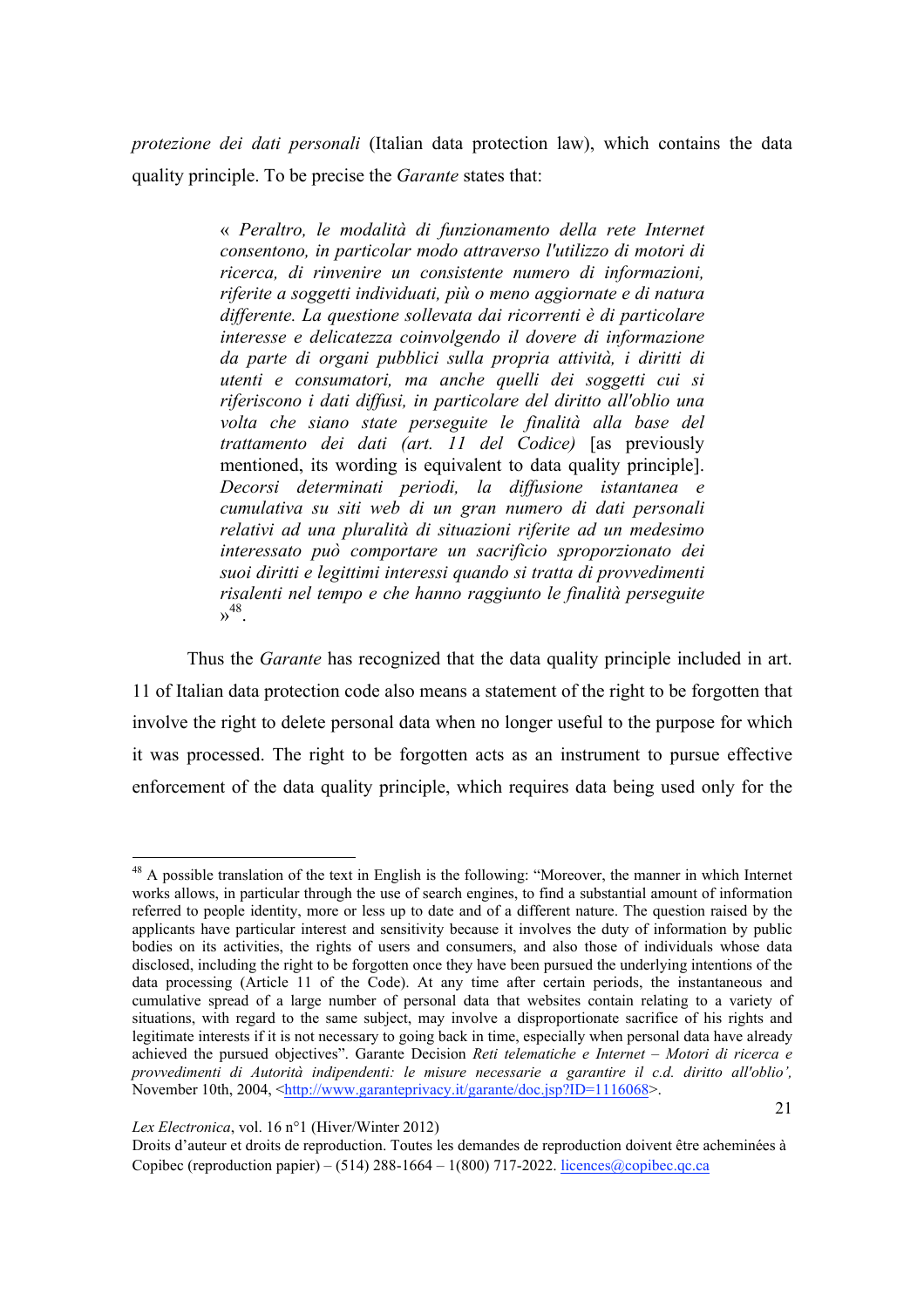purpose for which collection occurred and it should be kept accurate, complete, current, and no longer than is necessary for the purposes.

## **C) Spanish Data Protection Agency**

Although later than the French and Italian counterparts, the AEPD has recognized the right to be forgotten build on data protection principles, basically on data quality, collection limitation and purpose specification principles. However, the Spanish Data Protection Agency has been a pioneer by extending and defining the 'new' right to be forgotten. As we have seen up to now, the AEPD has provided that a citizen who neither has the status of a public personality nor is the subject of a news event of public relevance has the right to react and correct the unlawful inclusion of his personal data on Internet<sup>49</sup>, which multiplies disclosure negative effects due to the fact that search engines provides a greater extent of the information.

So in conclusion the AEPD has ordered Google to delete links on its search engine to any website containing out of date or inaccurate personal data about individuals and, thus, breaching their right to be forgotten. The Spanish Data Protection Agency considered that individuals have both the right to cancel personal data published without data owner consent and the right to object data processing performed by search engines, even when it is about public or legitimate information as official journals of government if that information has not a current public relevance.

Google states that information made available by third parties is public and its removal should be considered as a matter of someone else. In particular, Google believes that Spanish and European law rightly hold the publisher of material

*Lex Electronica*, vol. 16 n°1 (Hiver/Winter 2012)

 $49$  See AEPD Decision procedure no. TD/01335/2008 and TD/00627/2009.

Droits d'auteur et droits de reproduction. Toutes les demandes de reproduction doivent être acheminées à Copibec (reproduction papier) – (514) 288-1664 – 1(800) 717-2022. licences@copibec.qc.ca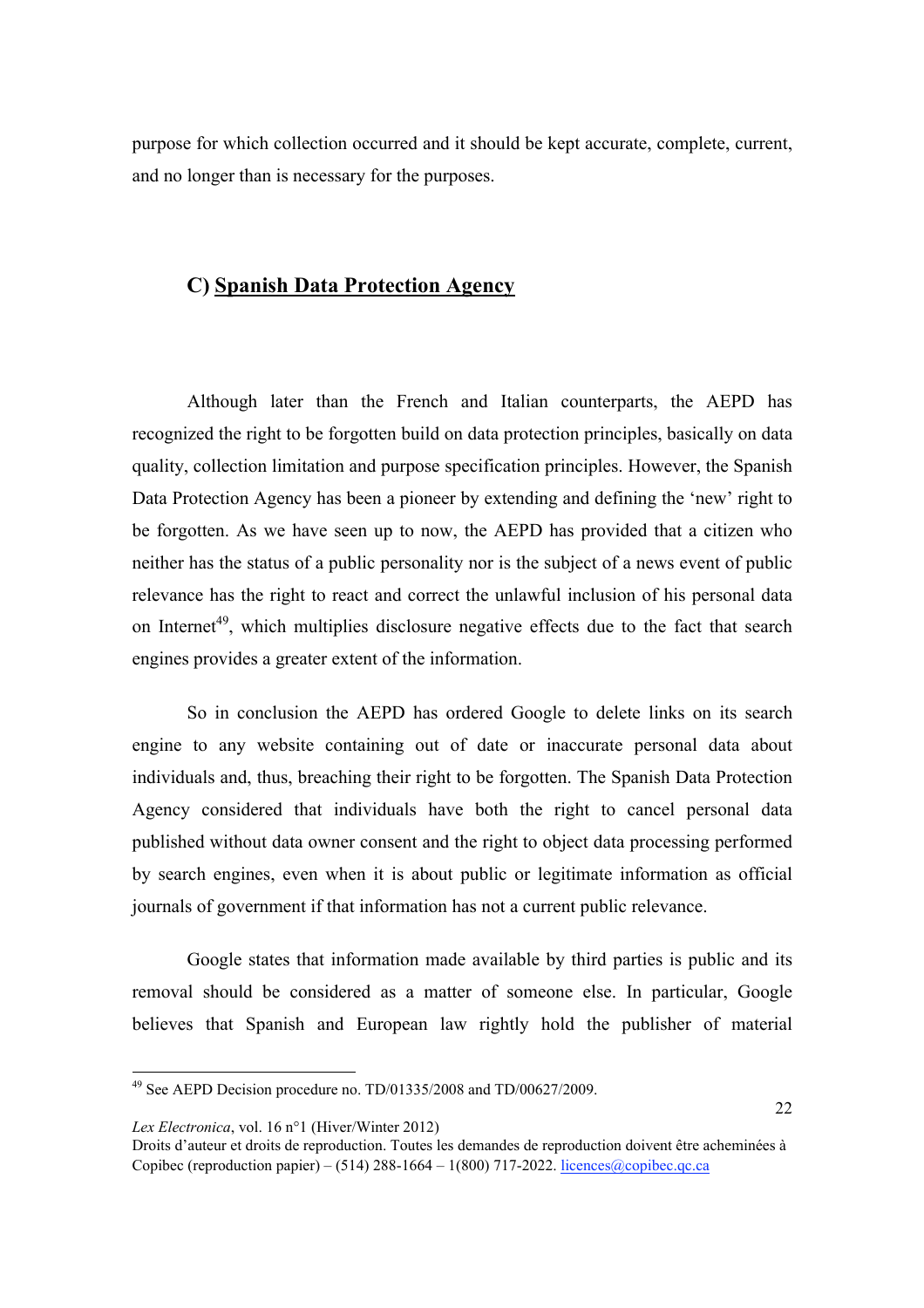responsible for its content<sup>50</sup>. For this reason Google faced off against AEPD decisions by claiming in the Spanish National Court – *Audiencia Nacional* – that only publishers, and not search engines, may be deemed responsible for contents published through their websites and on the Internet. With this legal battle, an important debate started in Europe about the balance between the right to be forgotten, on one hand, and the freedom of speech and information on the other.

It is likely that *Audiencia Nacional* take times to response because it has requested a preliminary ruling from the Court of Justice of the European Union basically on two matters<sup>51</sup>. First, whether Google must guarantee the rights to have data deleted and the right to object referred to in Articles 12.b) and 14.a) of the European Data Protection Directive. Second, whether AEPD may require Google to delete or block the information, even if its preservation at the site of origin is lawful, but the applicant considers that its appearance in search results threatens their privacy, dignity or right to oblivion.

The upcoming decision of the Court of Justice of the European Union will have a great significance, binding not only the Spanish courts but also all of the national courts of the European Member States. In the near future we will see how the European Court of Justice defines, interprets and understands the right to be forgotten and its limits. It is really likely that the final result will be influenced by the new framework in data protection — modification of EU Data Protection Directive — in which the European Commission is going to address this matter.

 $50$  To be precise Google consider that requiring intermediaries like search engines to censor material published by others would have a profound chilling effect on freedom of expression. See Peter Fleischer, "The Right to be Forgotten', seen from Spain", blog entry published on September  $5<sup>th</sup>$ , 2011,  $\leq$ http://bit.ly/qBMJmL</u>>. Peter Fleischer is *Google's Global Privacy Counsel*.

<sup>&</sup>lt;sup>51</sup> See *Providencia Audiencia Nacional (Sala de lo Contencioso-Administrativo)*, first section, no. procedure 211/2009.

*Lex Electronica*, vol. 16 n°1 (Hiver/Winter 2012)

Droits d'auteur et droits de reproduction. Toutes les demandes de reproduction doivent être acheminées à Copibec (reproduction papier) – (514) 288-1664 – 1(800) 717-2022. licences@copibec.qc.ca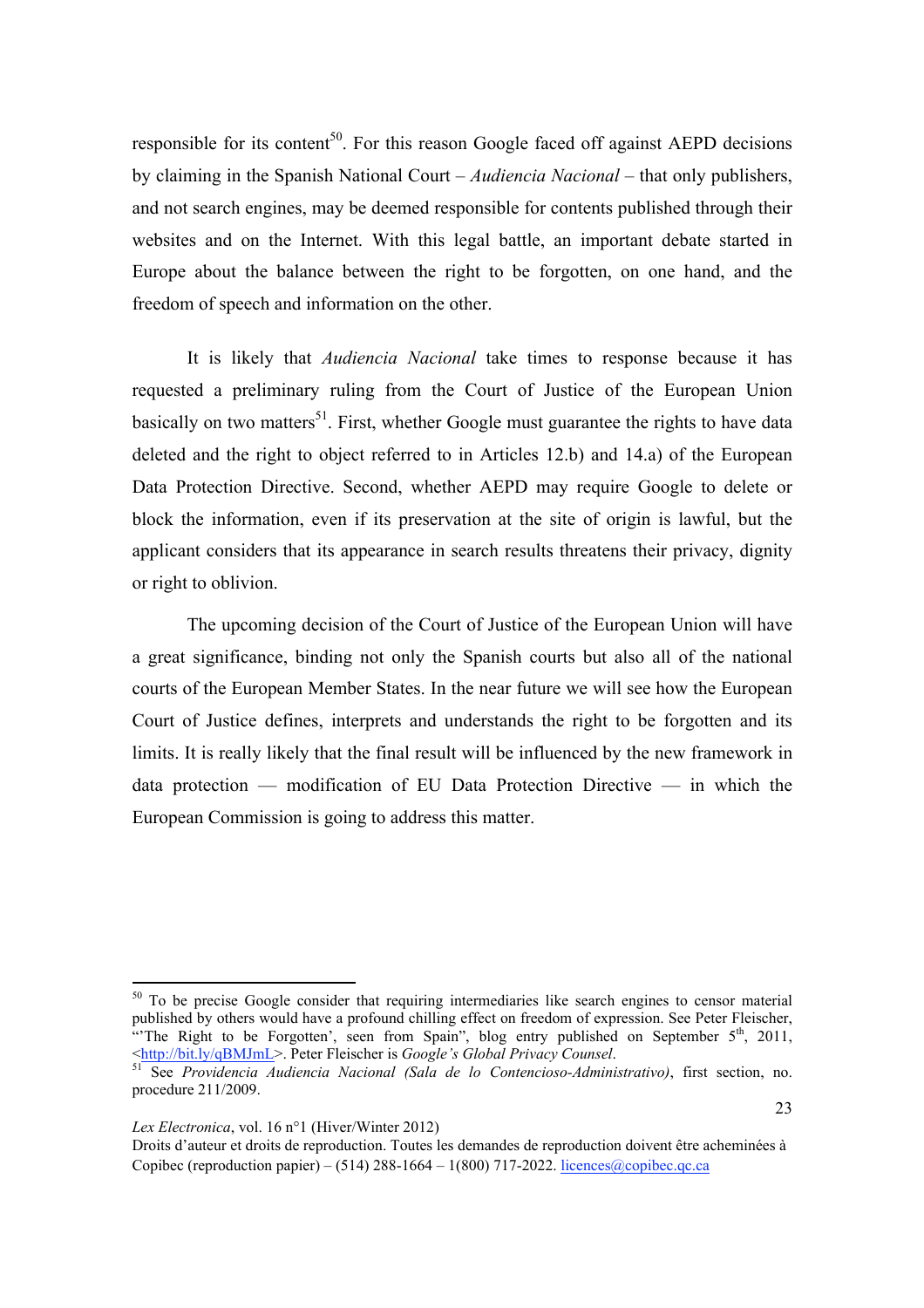# **V. The incorporation of the right to be forgotten in the European political schedule in the context of reform of Directive 95/46/CE**

Although the vast majority of the principles and rights enshrined in the EU Directive remain in full force and validity until today, the truth is that ICT's, Internet and Web 2.0 have changed completely the process of public communication, the context or environment where the data is disseminated. The challenges to privacy and the right to data protection have been markedly increased in a society that treats in the public space the private life matters, with a citizenship that plays an active role both briefing and, mainly, sharing personal information in real time and globally. Social networks are the best example of how people share private information, usually to socialize. In this context, there are many voices from Europe calling for a new directive on data protection, based on a comprehensive approach capable to face up the enormous threats connected with technological advancement.

Peter Hustinx, one of the most powerful voices in Europe, who is the European Data Protection Supervisor, tells us that "*an interesting example* [of the need to provide more effective protection of personal data] *is the right to require that personal data are deleted or transferred to another provider – often referred to as the 'right to be forgotten' or the 'right to data portability' – which might be particularly useful in the context of social networks or other online services*."52. So the data portability and the right to be forgotten would be a corner pillar of the new European approach. Peter Hustinx believes that the right to be forgotten would ensure that the information automatically disappears after a certain period of time, even if the data subject does not take action or is not even aware the data was ever stored. In other words, the data would be attributed some sort of expiration date<sup>53</sup>. The subject of the right to be forgotten

*Lex Electronica*, vol. 16 n°1 (Hiver/Winter 2012)

<sup>52</sup> Peter Hustinx, "Towards more effective Data Protection in the Information Society", datospersonales.org, Digital review published by the Data Protection Authority of Madrid, 50<sup>th</sup> issue, April 2011,  $\frac{\text{http://bit.ly/fmUzzW}}{\text{53}}$  By contrast, other authors are really skeptics about this possibility: "The new concept of introducing

<sup>24</sup> expiration dates for digital information is a challenging approach. Nevertheless, certain weaknesses cannot be overlooked: The ubiquity of social networking nowadays is so extensive that the introduction of

Droits d'auteur et droits de reproduction. Toutes les demandes de reproduction doivent être acheminées à Copibec (reproduction papier) – (514) 288-1664 – 1(800) 717-2022. licences@copibec.qc.ca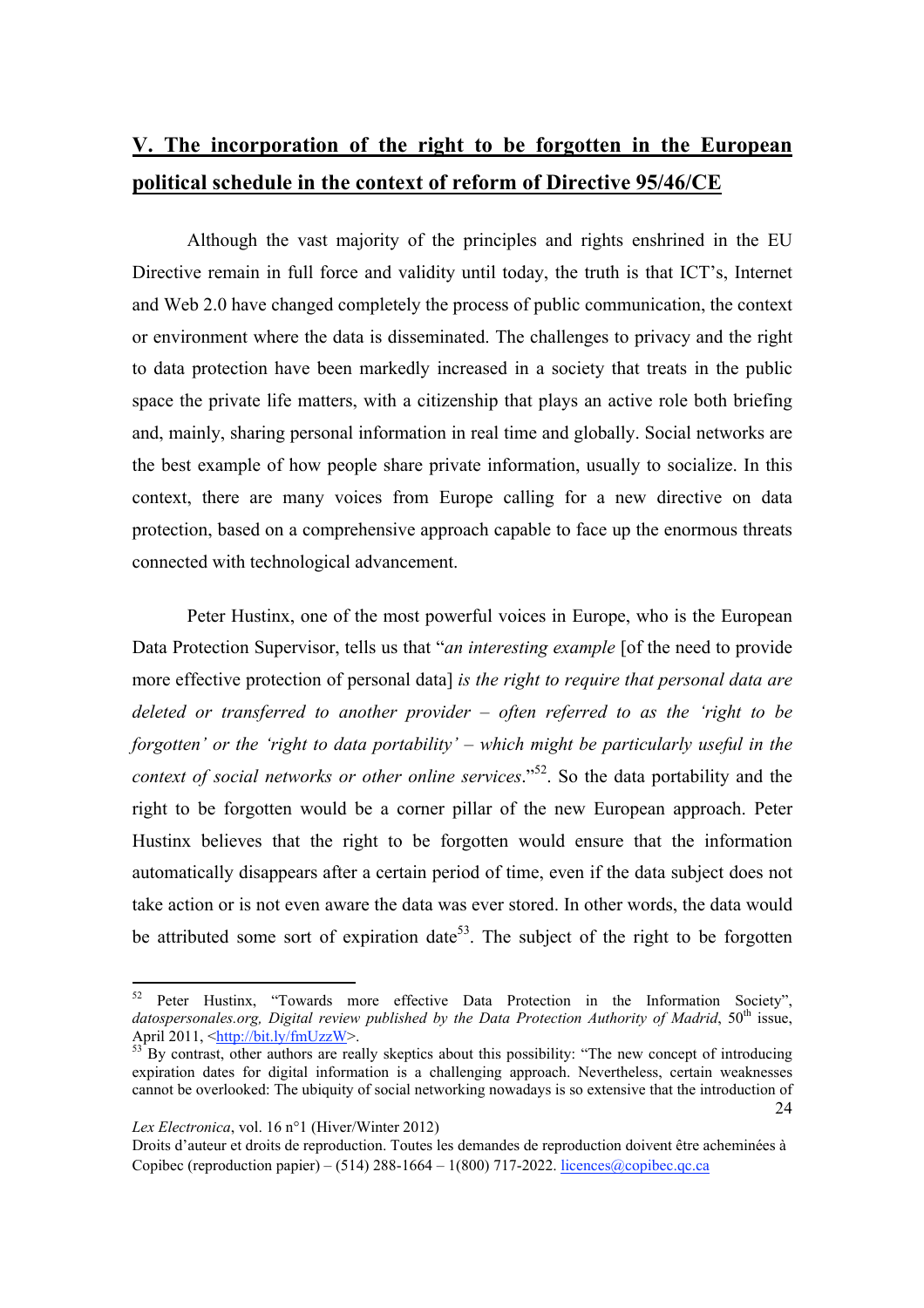appears as one of the most important challenges for data protection in twenty-first century.

For this reason, the European Commission has recently put its eyes also on the subject of the right to be forgotten. More specifically, in a Communication from the Commission to the European Parliament, the Council, the Economic and Social Committee and the Committee of the Regions titled "A comprehensive approach on personal data protection in the European Union", it is said that:

> "*Underlines, furthermore, the importance of improving means of exercising the rights of access, rectification, erasure and blocking of data, and of clarifying the 'right to be forgotten'* [which in the same text is defined as] *the right of individuals to have their data no longer processed and deleted when they are no longer needed for legitimate purposes. This is the case, for example, when processing is based on the person's consent and when he or she withdraws consent or when the storage period*  has expired."<sup>54</sup>.

Thus arises the need to clarify the so-called right to be forgotten, proposing a definition that bases its existence both on data quality and limitation collection principles, and emphasizing the right to cancel, withdraw or delete personal information when it has been released or processed without consent. The Council of the European Union praised the effort to revise the rules on data protection, specifically encouraging the European Commission to define and explore the introduction of the right to be forgotten as a pioneer legal instrument. To be precise the Council of the European Union "*encourages the Commission to explore the introduction of a right to be* 

!!!!!!!!!!!!!!!!!!!!!!!!!!!!!!!!!!!!!!!!!!!!!!!!!!!!!!!!!!!!!!!!!!!!!!!!!!!!!!!!!!!!!!!!!!!!!!!!!!!!!!!!!!!!!!!!!!!!!!!!!!!!!!!!!!!!!!!!!!!!!!!!!!!!!!!!!!!!!!!!!!!!!!!!!!!!!

<sup>&#</sup>x27;expiration dates' requiring somebody (who?) to delete the information is difficult to apply in practice. Furthermore, the proposal of 'expiration dates' also seems to be inadequate and deficient in and of itself since the approach focuses on self-censorship or a lack thereof, contradicting the human desire to chronicle life (to the smallest and most trivial detail) and to immortalize previously fleeting memories". Rolf H. Weber, "The Right to Be Forgotten: More Than a Pandora's Box?", *Journal of Intellectual Property, Information Technology and E-Commerce Law vol.* 2, 2011, at p. 127, <br>
<u>shttp://www.jipitec.eu/issues/jipitec-2-2-2011/3084</u>>.

 $\frac{1}{54}$  European Commission COM (2010) 609 final, "A comprehensive approach on personal data protection in the European Union", Brussels, 2010, <http://bit.ly/bXUXvi>.

*Lex Electronica*, vol. 16 n°1 (Hiver/Winter 2012)

Droits d'auteur et droits de reproduction. Toutes les demandes de reproduction doivent être acheminées à Copibec (reproduction papier) – (514) 288-1664 – 1(800) 717-2022. licences@copibec.qc.ca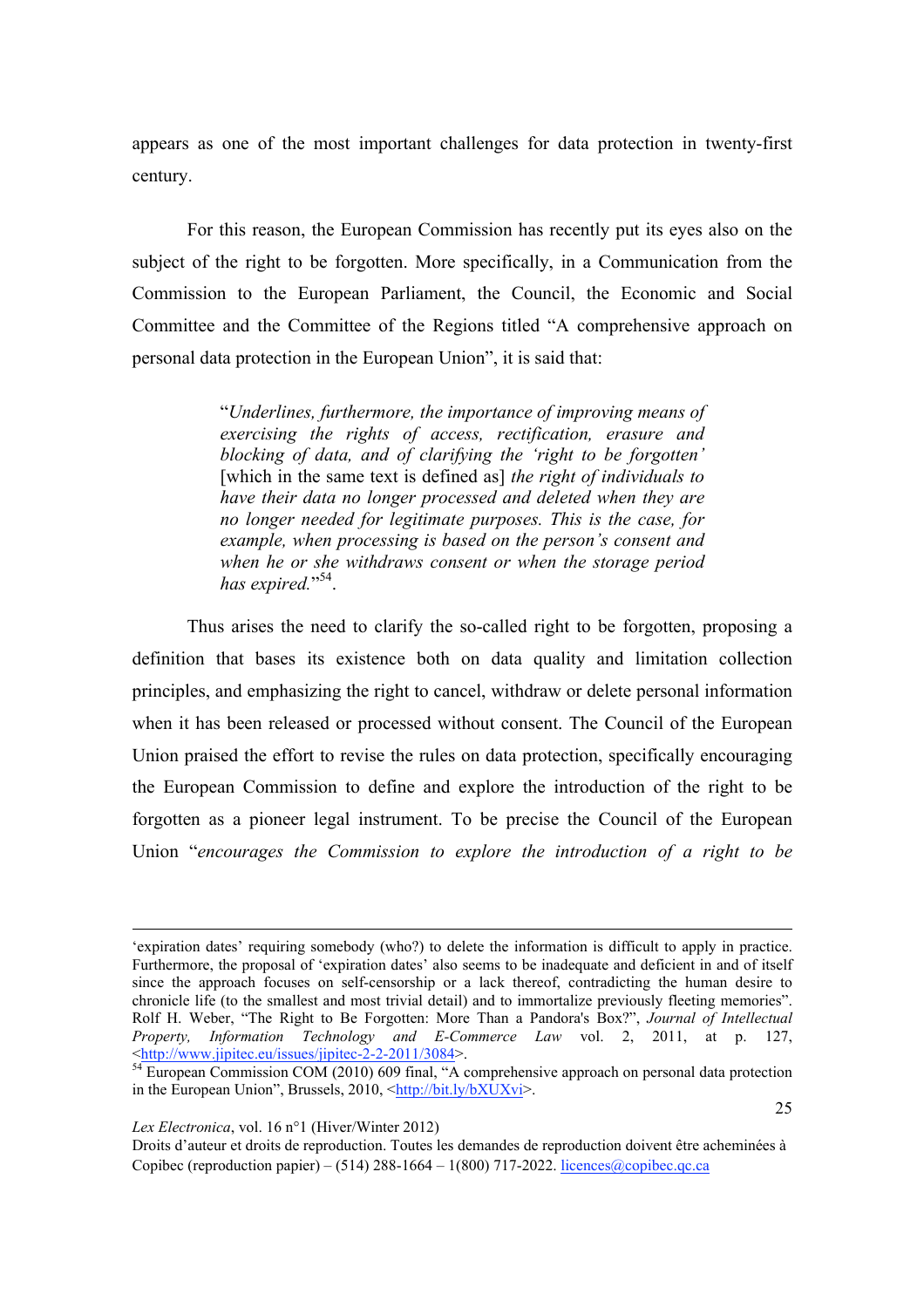*forgotten, as an innovative legal instrument, insofar as the exercise of such a right is enabled by new technologies*" 55.

The European Commission started a public consultation to obtain different points of view on the Commission's ideas — as highlighted in the Communication a comprehensive approach on personal data protection in the European Union — on how to address the new challenges for personal data protection (e.g. clarify the right to be forgotten) in order to ensure an effective and comprehensive protection to individual's personal data within the EU. The period of consultation was from 4th November, 2010, to 15th January, 2011.

It is particularly interesting to note some of these contributions. The AEPD in its contribution<sup>56</sup> to the European Commission's consultation defended the existence of the right to be forgotten in some provisions of Directive 95/64/EC, to be precise on data quality and collection limitation principles — arts. 7.a) and  $6.1.c$  —, and was in favor of recognizing both the right of deletion, blocking or correcting inaccurate data that Internet contains and the right to object against unauthorized search engines treatment of personal data.

In a less ambitious vein, we find the contribution of the German Federal Government, which proposes that it distinguishes clearly between the terms 'Right to be forgotten' and 'Right of deletion' by suggesting that the first has a wider content than the second. For this reason, the German Federal Government propose that the new European Directive should specify clearly the relevant requirements to exercise the right to be forgotten, and it would have to be lay down against whom the right may be enforced. Thus, in his opinion the exceptions to the right to be forgotten should have to be defined in the new framework to European data protection policies. Moreover, the

*Lex Electronica*, vol. 16 n°1 (Hiver/Winter 2012)

<sup>&</sup>lt;sup>55</sup> Council conclusions on the Communication from the Commission to the European Parliament and the Council – A comprehensive approach on personal data protection in the European Union, adopted on 3071st Justice and Home Affairs Council meeting, Brussels,  $24^{th}$  and  $25^{th}$  February, 2011,  $\langle \frac{\text{http://www.consilium.europa.eu/uedocs/cms data/docs/pressdata/en/ha/119461.pdf.}$ 

 $\frac{1}{6}$  Contribution of the AEPD to the European Commission's consultation on the comprehensive approach to personal data protection in the European Union, Madrid, 2011,  $\frac{\text{http://bit.lv/dXeR4m>}}{\text{http://bit.lv/dXeR4m>}}$ .

Droits d'auteur et droits de reproduction. Toutes les demandes de reproduction doivent être acheminées à Copibec (reproduction papier) – (514) 288-1664 – 1(800) 717-2022. licences@copibec.qc.ca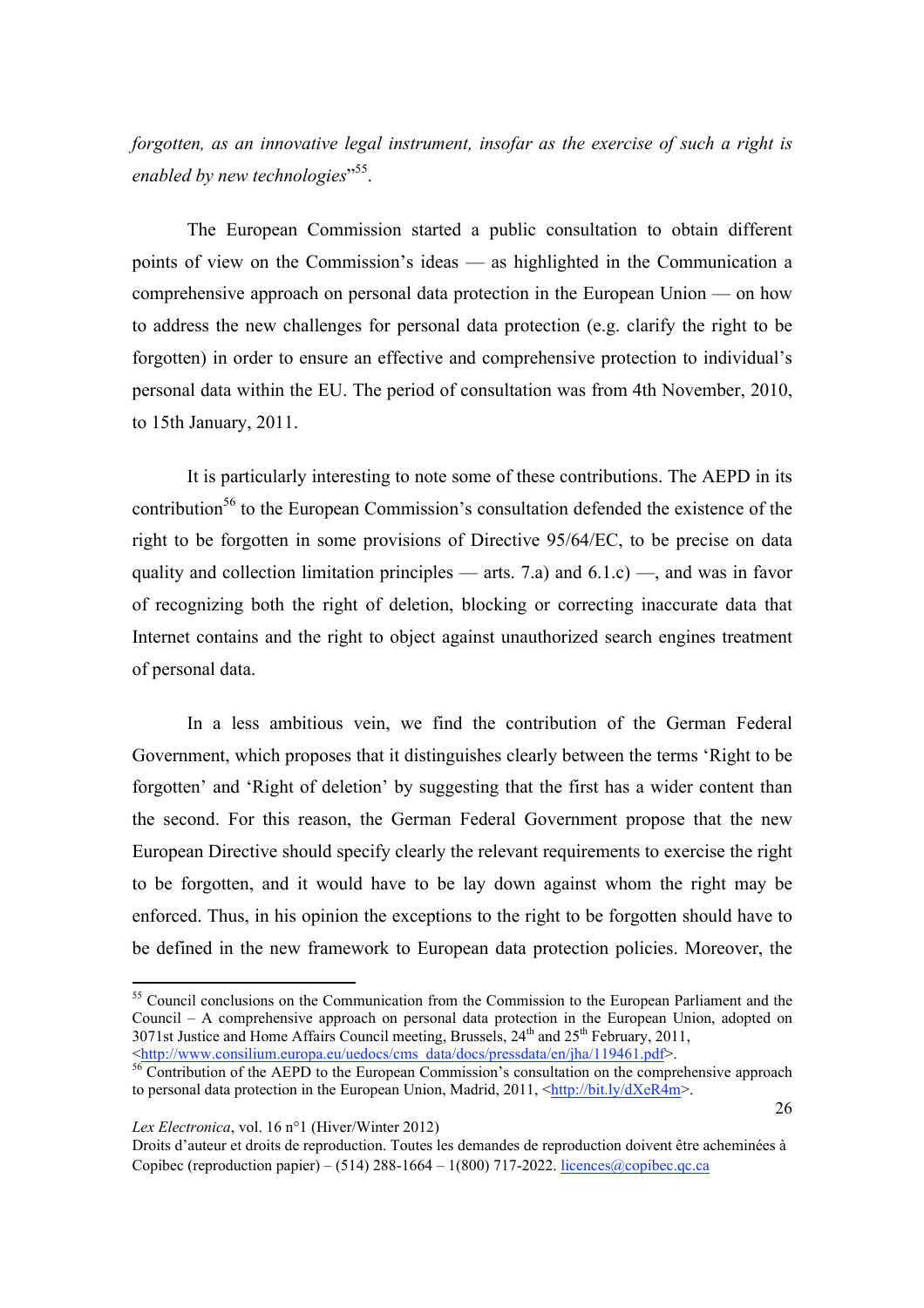German Federal Government has been "*very interested in the idea of an 'expiry date for data' but again technical implementation seems to be a great challenge*" 57.

In a similar vein, the Belgian Data Protection Authority consider that the new data protection framework must seek a balance between the limitation of storage terms, the right to be forgotten and the need for storage of essential historical and cultural information. More specifically, historical and cultural data are protected under freedom of information and for this reason must be transferred to archives dedicated to historical research and "*should be encouraged and treated as a valid way to retain data beyond their operational utility date*" 58.

On the other hand, as we could expect, skepticism about recognition of the right to be forgotten comes mainly from contributions made in United Kingdom. It is not surprising considering that United Kingdom is a country which follows the common law legal system. As we have seen up to now, in these countries there are few reasons to recognize the right to be forgotten, especially if we consider the extend of open court principle which also means public and full access to court records and criminal databases. The regulation of these matters is so far from countries such as Spain, which respond to civilian law legal system. In the United Kingdom the Information Commissioner's Office (hereinafter ICO) gives independent advice and guidance about data protection and freedom of information. In particular, as regards the right to be forgotten the ICO stated that:

> "*Consent is of particular relevance when we consider the 'right to be forgotten'. It is important that the Commission is clear about the extent to which this right can be effective in practice, as it could have a very limited application* [...] *The ICUK can see some situations where the 'right to be forgotten' could work*

#### *Lex Electronica*, vol. 16 n°1 (Hiver/Winter 2012)

<sup>&</sup>lt;sup>57</sup> Contribution of the German Federal Government to the European Commission's consultation on the comprehensive approach to personal data protection in the European Union, Berlin,  $5<sup>th</sup>$  January, 2011, <http://ec.europa.eu/justice/news/consulting\_public/0006/contributions/public\_authorities/bundesregierun

 $\frac{g}{s^8}$  Contribution of the Belgian Data Protection Authority to the European Commission's consultation on Theorem Contribution of the Belgian Data Protection Authority to the European Commission's consultation on the comprehensive approach to personal data protection in the European Union, Brussels, 2011, <http://bit.ly/pINtNI>.

Droits d'auteur et droits de reproduction. Toutes les demandes de reproduction doivent être acheminées à Copibec (reproduction papier) – (514) 288-1664 – 1(800) 717-2022. licences@copibec.qc.ca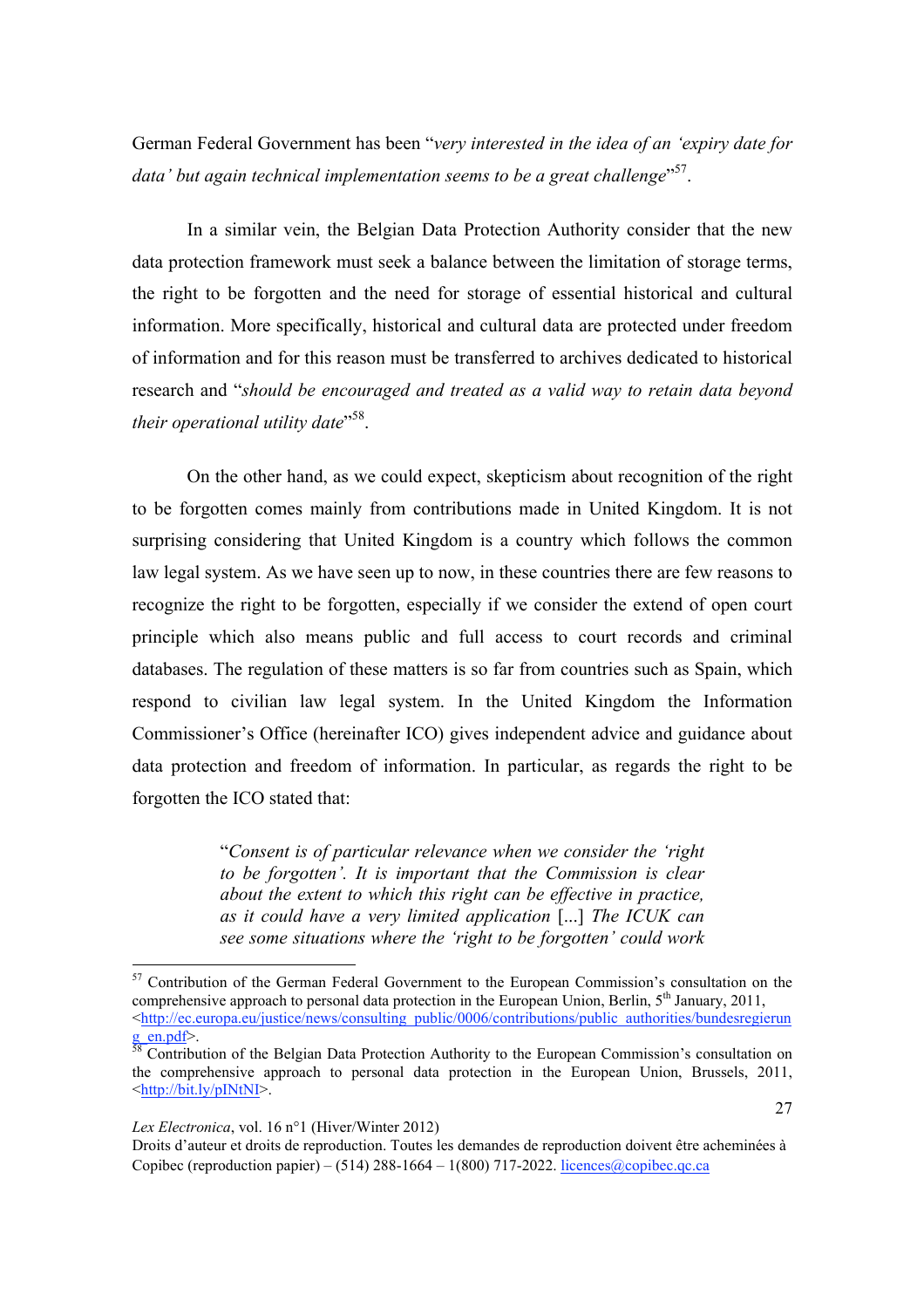*well in practice, such as where an individual wishes to delete their record from a social network, but these situations are limited* [...] *It could also be technologically difficult for this right to be delivered in practice in some circumstances, such as when the information has been made publicly available on the Internet. The ICUK therefore welcomes the Commission's proposal to clarify the 'right to be forgotten'.*" 59.

In conclusion, as we have seen throughout this section, it seems that finally the European Commission will include the so-called right to be forgotten in the reforms of the framework of the European Directive on data protection. The contributions of vast majority of data protection agencies shows that they are in favor of recognizing and clarifying the right to be forgotten, nonetheless, they notice that European Law should specify clearly the relevant requirements and the limits to exercise this 'new' right as well as clarify against whom it may be enforced.

### **VI. Conclusions**

A) One of the most important challenges that Internet and 2.0 web involves in regard to reputation, privacy and data protection is the unlimited digital memory. Internet records everything and forgets nothing<sup>60</sup>, this is the paradigm of the 'new' age of total recall. The huge storage capacity mixed with the fact that it is very easy to find information through search engines sets out unresolved issues for private life. Especially, because on Internet every statement has a potentially global audience and this makes it much harder for victims of gossip, defamation or unauthorized disclosure of personal data to be socially rehabilitated. This new problem forces us to reconsider

*Lex Electronica*, vol. 16 n°1 (Hiver/Winter 2012)

<sup>&</sup>lt;sup>59</sup> Contribution of the Belgian Data Protection Authority to the European Commission's consultation on the comprehensive approach to personal data protection in the European Union, Brussels, 2011,

<sup>&</sup>lt;http://bit.ly/pINtNI>. 60 See also on this topic Jeffrey Rosen, "The web means the end of forgetting", published in *The New York Times* on July 21st, 2010, <http://www.nytimes.com/2010/07/25/magazine/25privacy-t2.html>. Jeffrey Rosen is a law professor at George Washington University.

Droits d'auteur et droits de reproduction. Toutes les demandes de reproduction doivent être acheminées à Copibec (reproduction papier) – (514) 288-1664 – 1(800) 717-2022. licences@copibec.qc.ca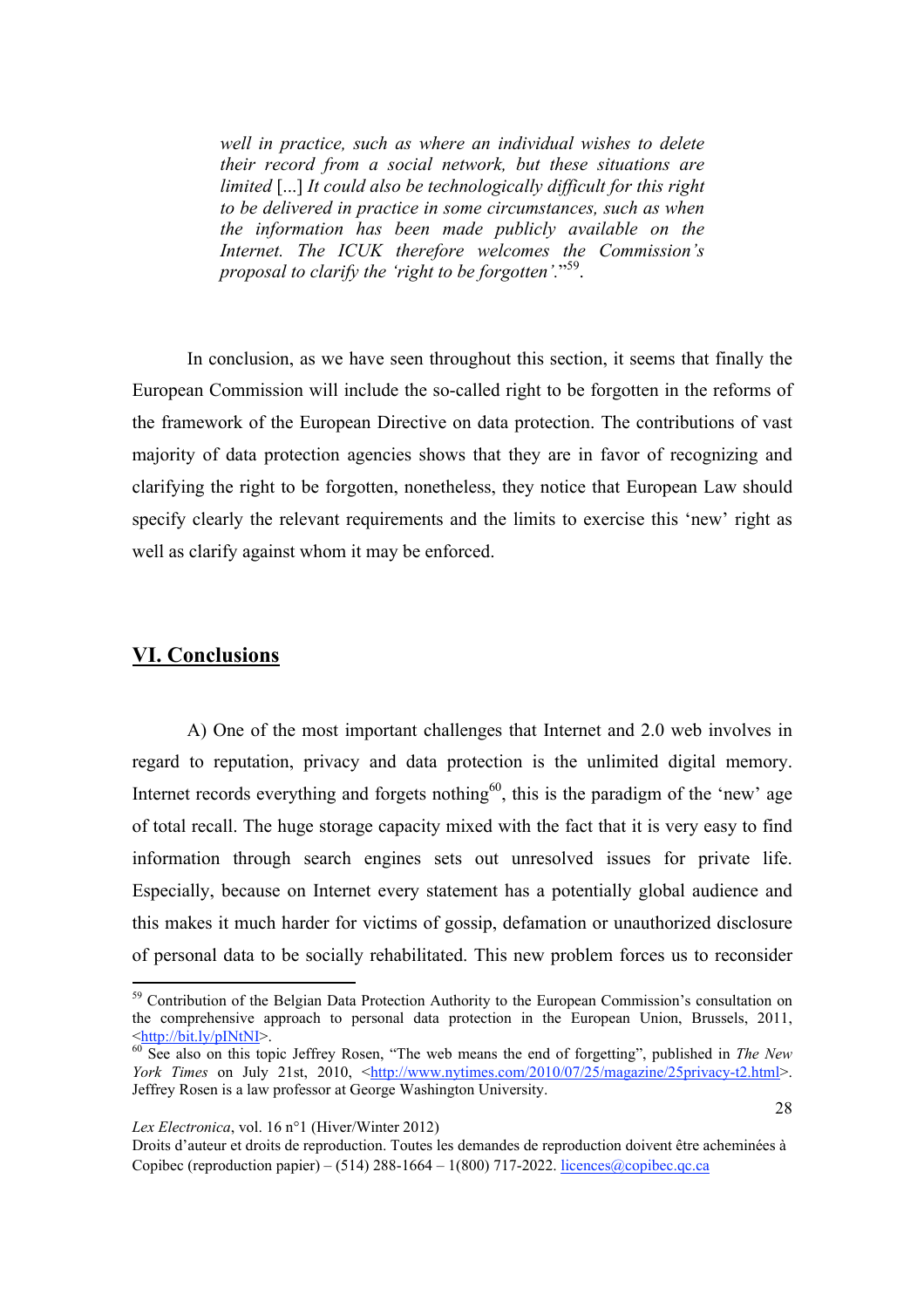how the law can implement and guarantee the idea of a second or third chance into our digital spaces as well as in our real life.

B) We have distinguished different fields where the right to be forgotten could be applied. In the field of the social networks the individuals have the right to delete their personal data if it was published without their consent. Moreover, in Europe, the individuals have the right to revoke their consent and thus having the opportunity to demand the person in charge of social networks to delete their personal data, even when his data was published by the data owner. In the fields of government official journals or media digital libraries this topic arises in a manner much different. The personal data contained in these documents is public; nonetheless the right to be forgotten also could mean the right to object the treatment that search engines give of this information.

C) The topic of the right to be forgotten is not new. There has been for a long time a discussion about the differences in meaning and extension of the open courts principle in Continental Europe, United States, Canada and Australia, especially regarding the right to public access to court records. In this context, in Europe they started many years ago using the terms 'the right to oblivion' with regard to the opportunity of the individuals to block the negative effects of the disclosure of a court or criminal records which should no longer be remembered due to the length of time elapsed since its occurrence. By contrast, we used the terms 'the right to be forgotten' with reference to the rights to cancel and object personal data against unauthorized processing's of personal data, even when this data is contained in public documents like government official journals or media digital libraries.

D) So far the recognition of the right to be forgotten has been a role played chiefly by the European data protection Agencies. The CNIL was a pioneer in recognizing in France the right to be forgotten in accordance with data protection principles. In a same vein, the Italian Garante has recognized the right to be forgotten involving the right to cancel personal data when no longer useful to the purpose for which it was processed. On the other hand, last but not least, the AEPD has extended

Droits d'auteur et droits de reproduction. Toutes les demandes de reproduction doivent être acheminées à Copibec (reproduction papier) – (514) 288-1664 – 1(800) 717-2022. licences@copibec.qc.ca